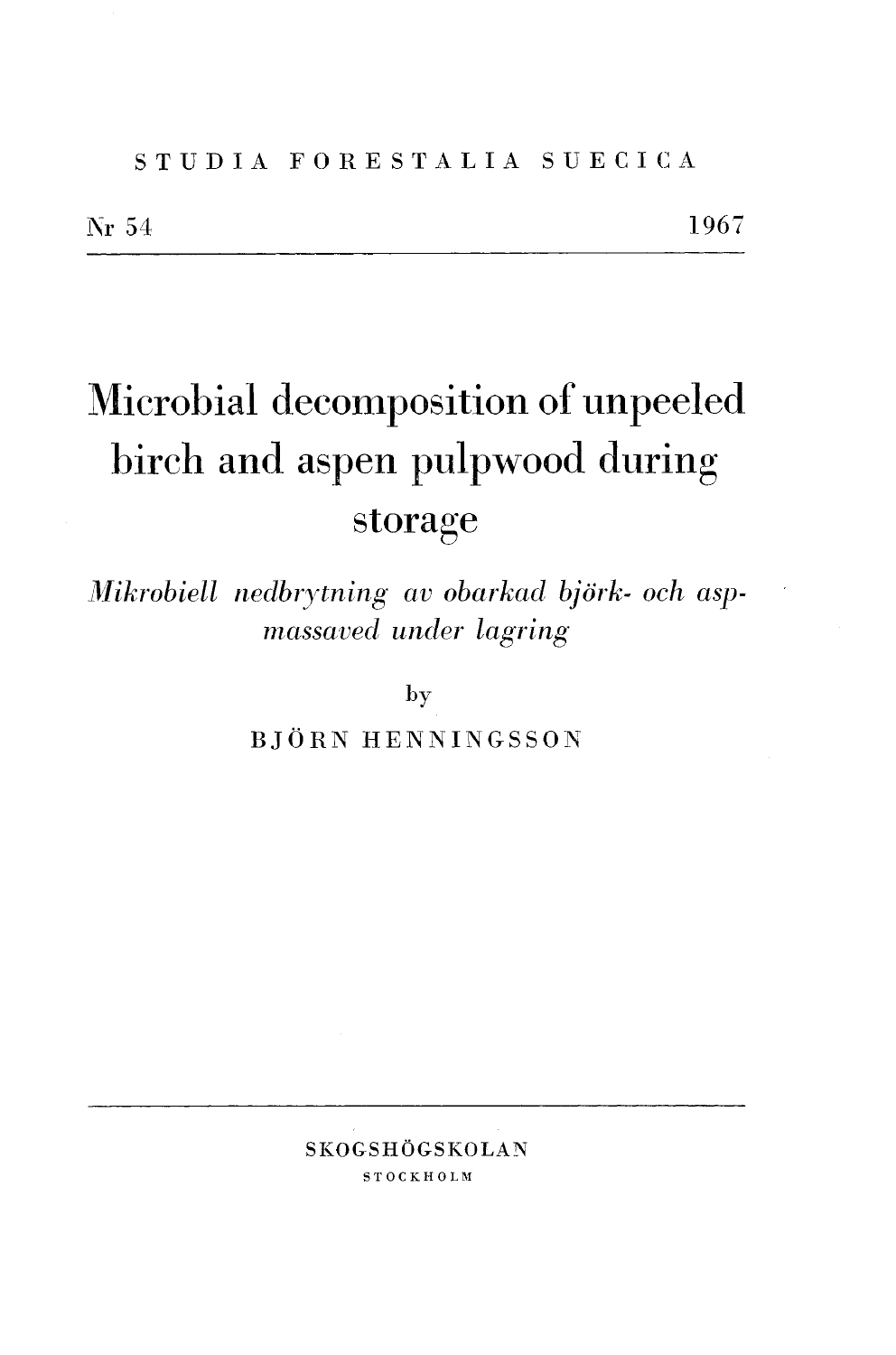**Ms received June** th. **1967 Ms mottaget** 9 **juni 1967 ESSELTE AB. STHLM 67** 

 $\overline{a}$ 

 $\ddot{\phantom{a}}$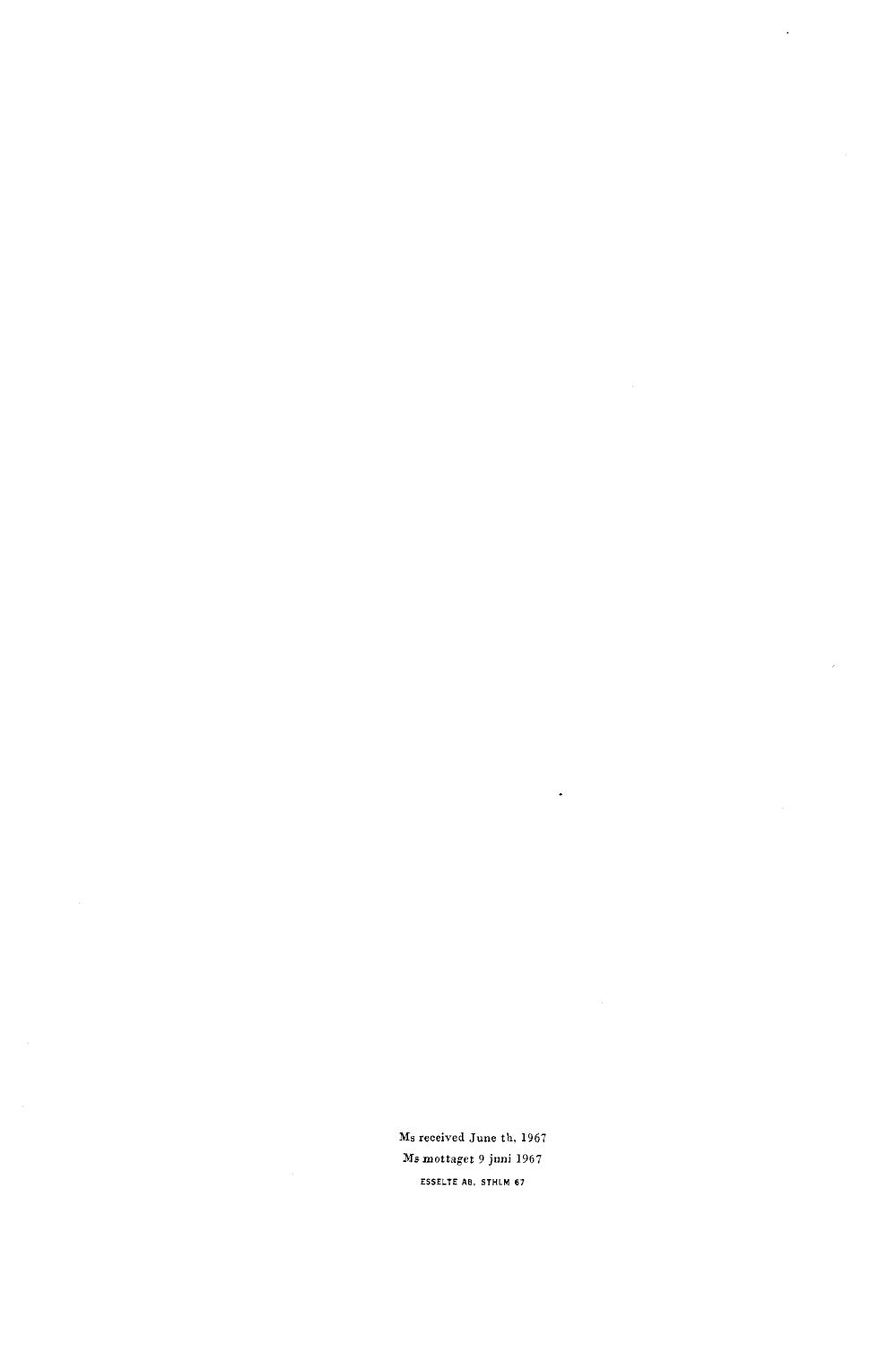# **I. Introduction**

The present study is part of a comprehensive investigation concerning microbial attack on pulpwood of birch and aspen. The climate of storage places, the fungus flora, and the changes in moisture content, dry density and chemical composition of the stored wood will be described and discussed. Changes in pulp yield, pulp quality, strength of the wood, etc., will be reported in further papers.

The damage caused to pulpwood by micro-organisms has usually been reported in terms of a decrease in pulp yield as compared to the yield from sound wood. This decrease mainly reflects the lomer quality of the decayed wood. During storage, honever, there is a loss of cellulose, caused by the more or less complete microbial decomposition and metabolism of this substance. This loss is not apparent in pulp yield measurements unless the losses of wood substance and the changes in chemical composition during storage are known. One of the main objects of the present paper is to describe how some of these factors may change during storage in different parts of Smeden.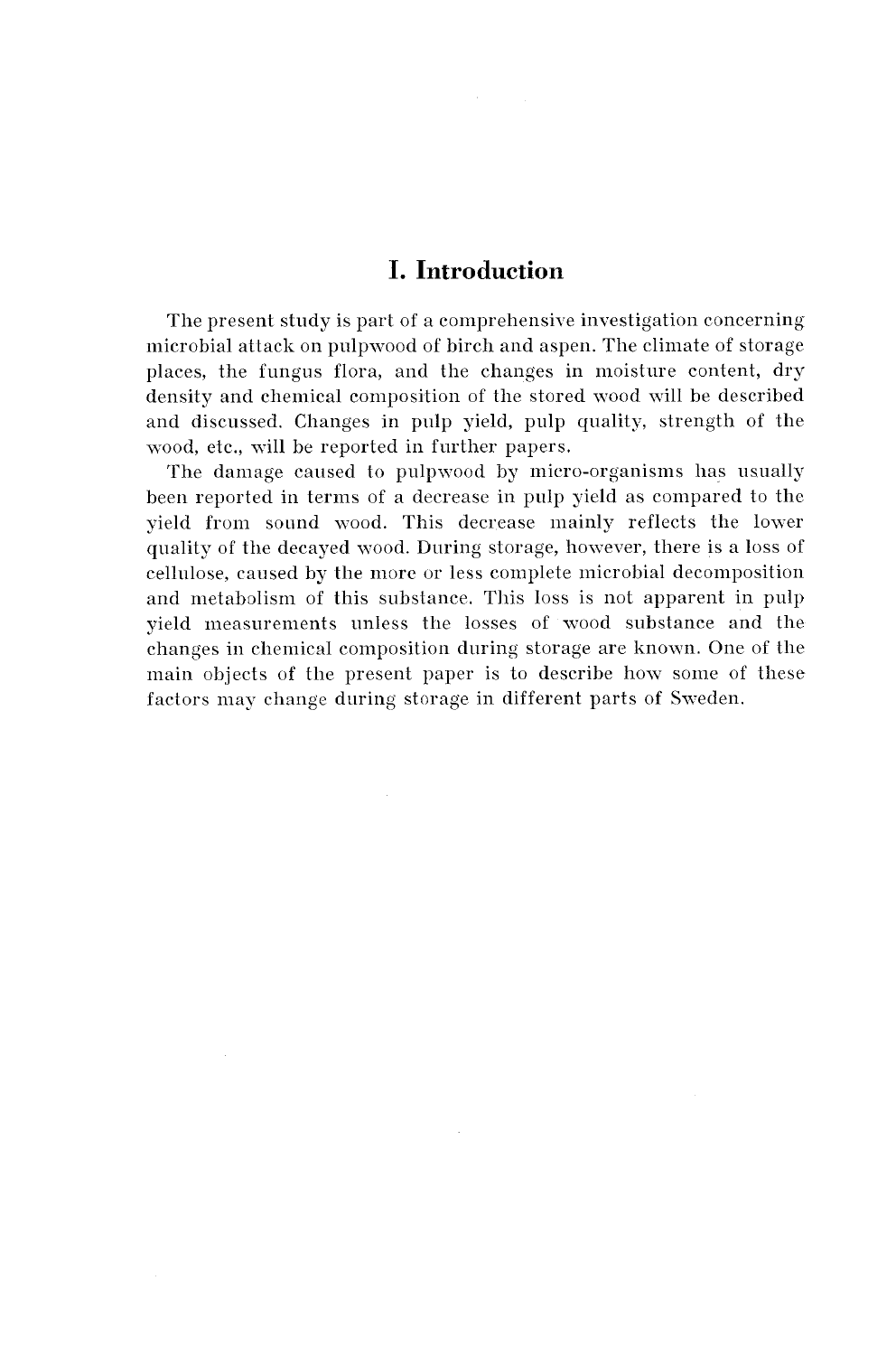## ${\bf \color{red}{C~O~N~T~E~N~T~S}}$

| L.     |                                               | $\overline{4}$ |
|--------|-----------------------------------------------|----------------|
| H.     |                                               | 5              |
| HH.    | Results                                       |                |
|        |                                               | - 8            |
|        |                                               | 11             |
|        |                                               |                |
|        | D. Changes in moisture content during storage | -19            |
|        |                                               |                |
|        |                                               |                |
| TV.    |                                               |                |
| V.     |                                               | -30            |
| VI.    |                                               | -31            |
| VII. - |                                               | 32             |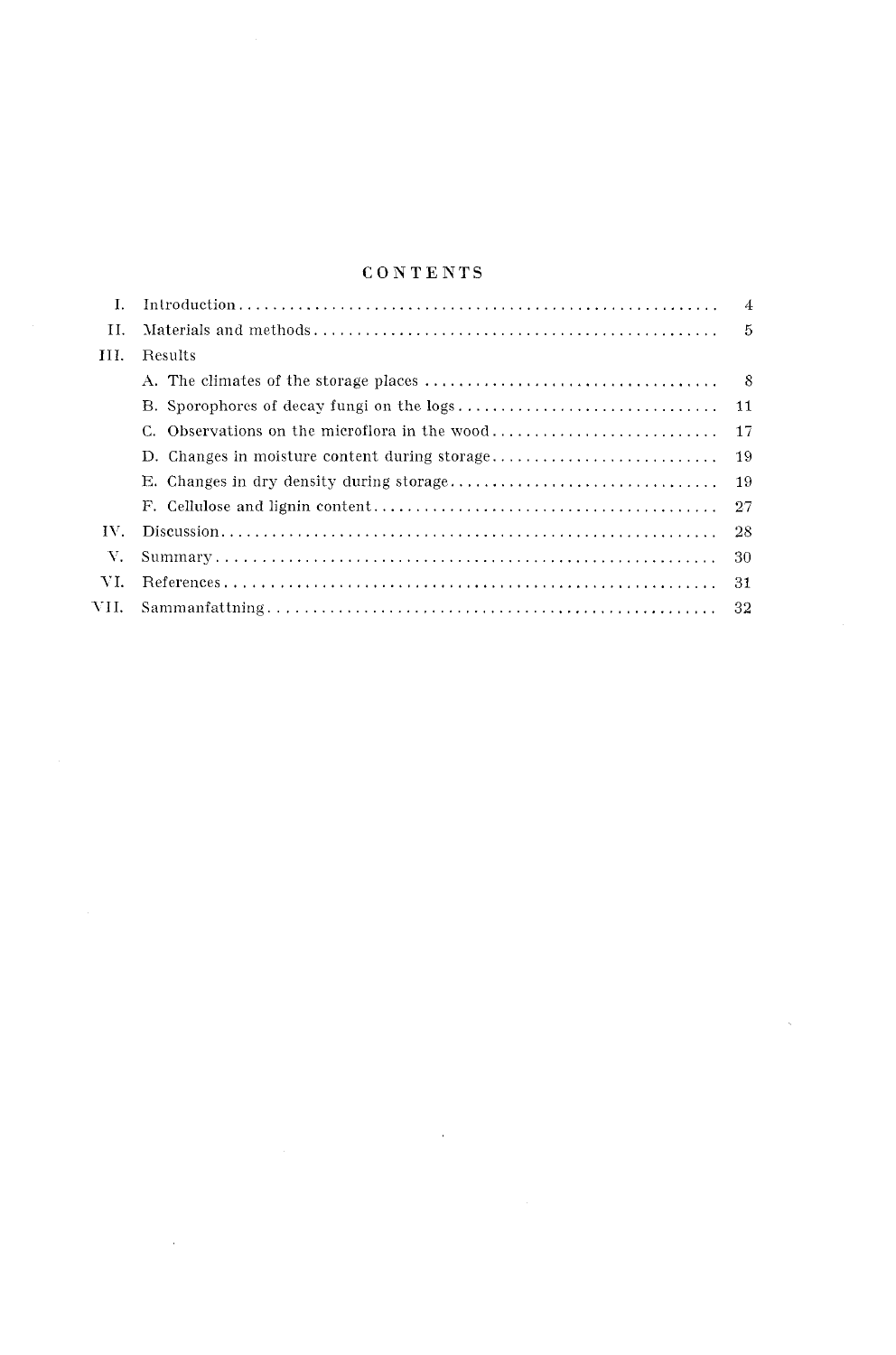# **11. Materials and methods**

The experimental material was stored from May 1963 to October 1965 in five places in Sweden, viz. Kyd, Bjorneborg, Sliinnskatteberg, Njurunda and Vuollerim  $(Fig. 1)$ .

The experimental material consisted of *Populus tremula* L. and *Betula pubescens Ehrh., except in Ryd, where the birch species was*  $Betula$  verrucosa Ehrh.

Immediately after felling, the trees were cut into logs about 2.3 m long. In addition from each tree species 20 logs intended for pulp and chemical analysis were cut to a length of about **3.3** in. On the day of stacking (usually from two to four days after felling) the logs mere cut according to the schedule in Fig. 2, and the disks representing the original nood nere debarked and weighed. Each log was numbered, the dimensions and the number of branch scars being recorded. Close stacks of about 1.5 n~ in height, oriented in an east-west direction and containing SO unpeeled pulpwood logs of each nood species, were built up. On each side of the stacks a protective stack about 0.5 m broad was built in order to obtain conditions as uniform as possible for the experimental material.

The disks representing the sound wood were placed in plastic bags and transported immediately to Skogshögskolan in Stockholm, where the wet and dry volume and the dry weight of the disks were measured according to a method described by PETERSON & WINQVIST (1960). The wood samples intended for pulp and chemical analysis were debarked and dried. They were then transported to Skogshögskolan and kept in a dry condition until the analyses were performed.

At intervals of three or six months, ten logs of each tree species, representing all layers of the stack, were mithdrawn and cut according to Fig. 2. The disks and the wood samples intended for analysis were treated in the same way as those taken at the beginning of the experiment. From the results of weighing, the moisture contents and the dry densities were calculated.

On every sampling occasion, each log was examined for sporophores of decay fungi, in order to compare the outer appearance of the logs with the internal wood destruction. By means of an increment borer, sterilised in ethanol, cores were taken from each of the vithdrawn logs.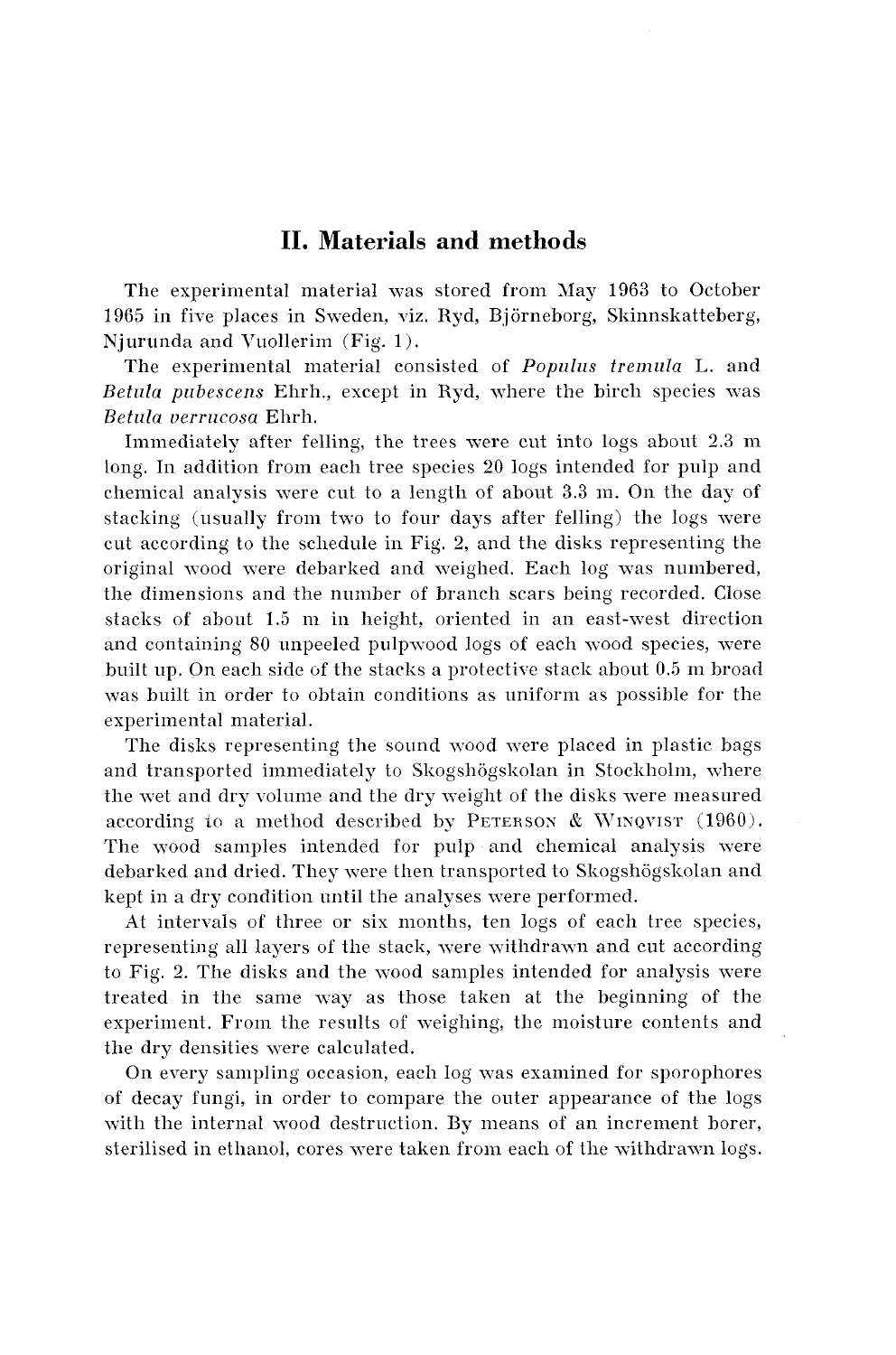

Fig. 1. Map showing the geographical location of the five storage places.

The cores were treated according to HENNINGSSON (1965), and the micro-organisms growing out were isolated. Some of the mycelia were kindly identified by Dr. A. KÄÄRIK at Skogshögskolan, Stockholm. Some of the identified fungal strains were used in physiological and other experiments (HENNINGSSON 1967).

The disks from each log intended for chemical analysis were ground up together to give one sample. A Whiley mill with a 1.5 mm sieve was used. After 1 gm wood meal and 20 ml redistilled water had been shaken together for 20-24 hours at room temperature, the pH was determined on the filtrate. The lignin analyses were performed according to a method described in Technical Information CCA2 from Swedish Association of Pulp and Paper Engineers, employing sulphuric acid hydrolysis. The cellulose content was determined by a method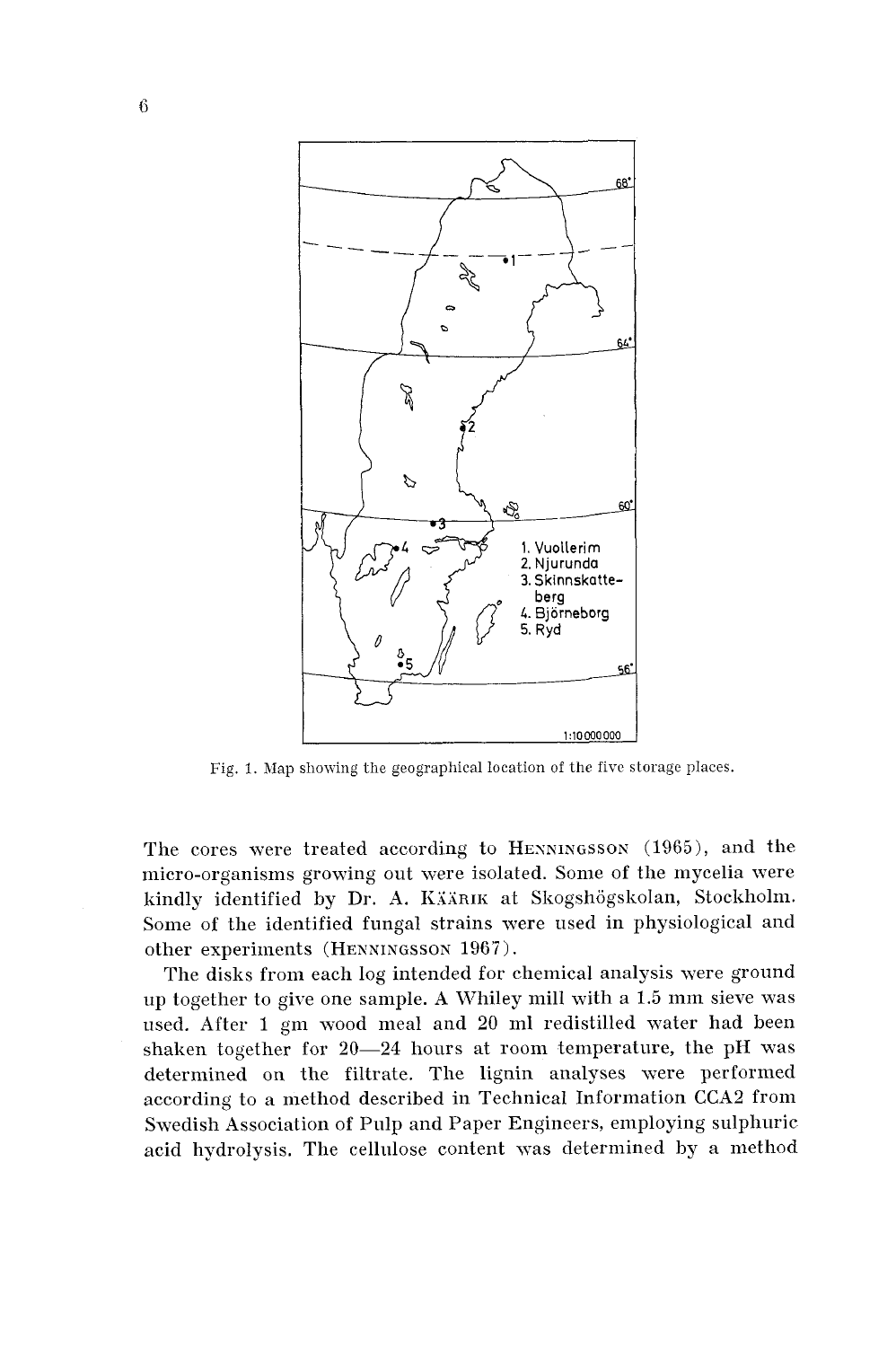

Fig. 2. Cutting schedule for the experimental material. The upper figure schematically represents a log intended for pulp and chemical analysis and the lower figure a log not intended for pulp and chemical analysis. The numbered wood samples were used as follows:

1 and 15: pulp and chemical analysis of the sound wood.

2 and 14: measurements of density and moisture content of the sound wood.

4, 6, 8, 10, and 12: measurements of density and moisture content of the stored \Vood.

5, 7, 9, and 11: pulp and chemical analysis of the stored wood.

Streaked parts of the wood were discarded. In order to avoid branches in the disks intended for density measurements, the positions of these sometimes had to be moved a few centimetres.

described by SEIFERT (1956). This method employs the use of acetylacetone and hydrochloric acid and gives a cellulose completely free from hemicelluloses, the yield being **n** fev per cent lower than that of the Cross-Beran method.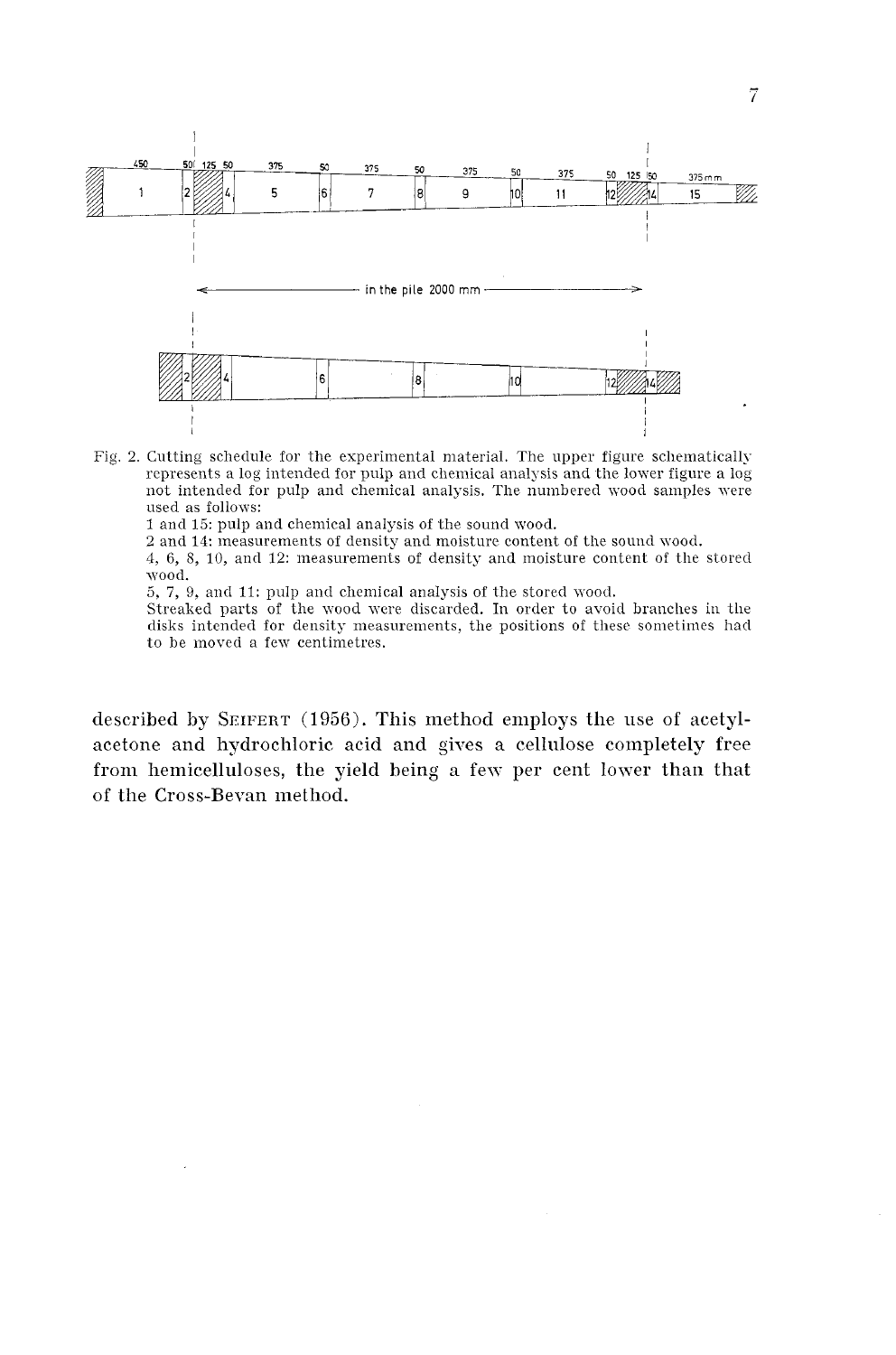# **111. Results**

#### **A. The climates of the storage places**

The climatic factors of the storage place are of great importance to the activities of the microflora which are infecting and which have already infected stored pulpmood. The development of spores and germ tubes is, for instance, affected by temperature, relative humidity and moisture of wood surface (Hopp 1938, HAYASHI 1952, KÄÄRIK 1960. MORTON  $&$  FRENCH 1966); the last factor being influenced in its turn by the precipitation. The growth and decay activity of the wood-inhabiting microbes and the interactions between them are influenced by the temperature and the moisture of the wood (cf. HUMPHREY & SIGGERS 1933, BJÖRKMAN 1946, AMMER 1964, HENNINGSSON 1967).

A comparison between the monthly average temperatures during the experimental period at the meteorological stations nearest to the five storage places is shonn in Fig. **3.** The underlying data have been taken from SMHI Yearbooks (Nos.  $45, 46$  and  $47$ ). Even if certain blue stain fungi have been shown to grow slowly at temperatures below  $0^{\circ}$  C (von PECHMANN et al. 1964), it might be convenient here to describe the microbial growing season as that period of the year during which the average daily temperature is above  $0^{\circ}C$ . It is evident from Fig. 3 that the temperatures at Karlstad (Björneborg) and Västerås (Skinnskatteberg) were greatly similar. Fig. 3 also demonstrates that the growing season in Karlshamn (Ryd) extended two to three months longer in both spring and autumn than in Jokkmokk (Vuollerim); 1.5 to 2.5 months longer than in Sundsvall (Njurunda) and 0.5 to 2 months longer than in Karlstad (Björneborg) and Västerås (Skinnskatteberg). The summer temperatures were highest in Skinnskatteberg and lowest in Vuollerim. These differences in length of growing season must have had a decisive influence on the microbial decomposition of the wood.

Fig. 4 demonstrates the daily maximum and minimum temperatures on the shade side of the pile in Kyd, recorded from May 1963 to February 1964. The daily temperature-range was higher during summer than during autumn and winter, sometimes amounting to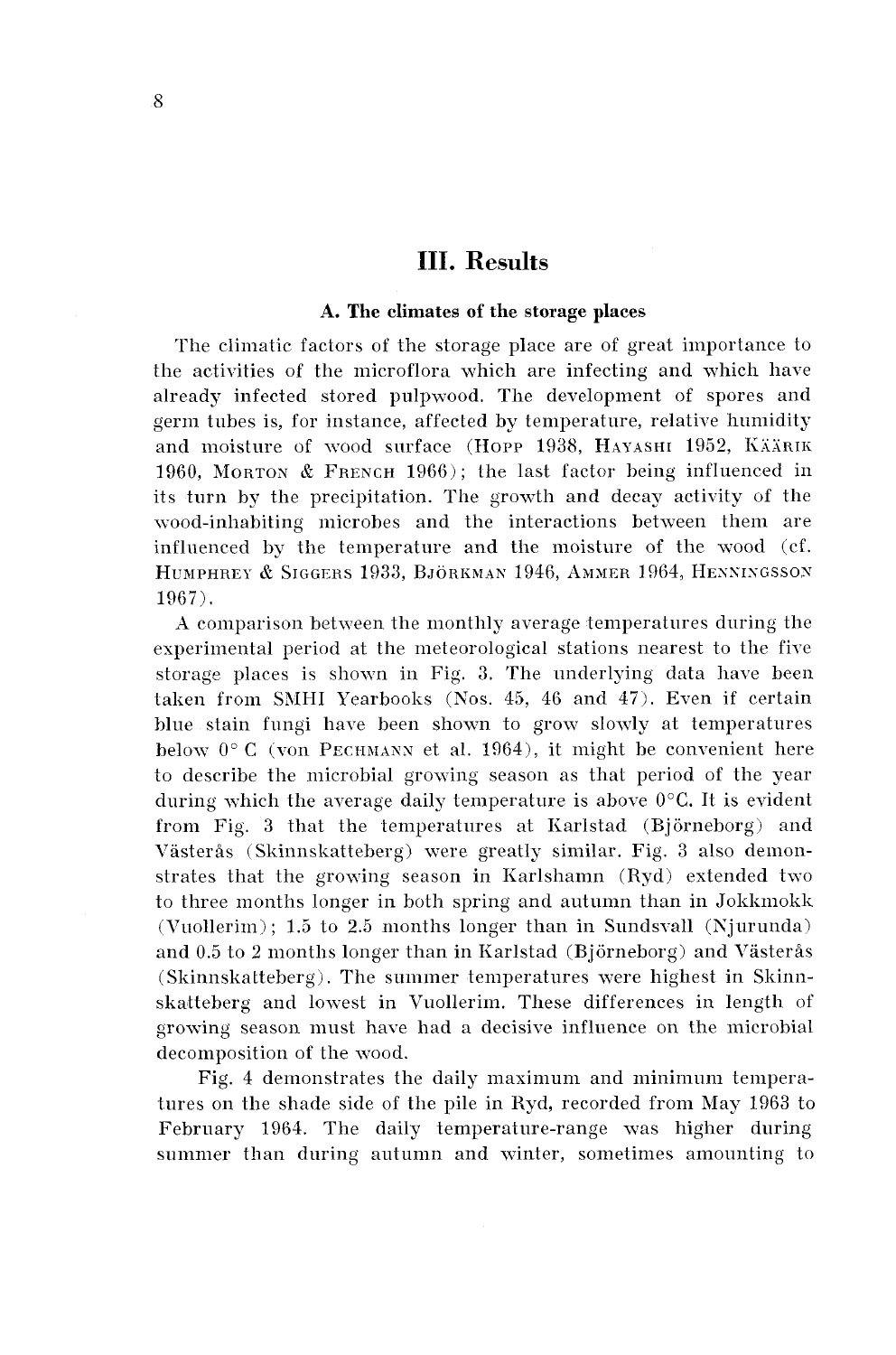

Fig. 3. Mean monthly temperatures during the experimental period at the meteorological stations nearest the five storage places.



Fig. 4. Daily maximum (upper curve) and minimum (lower curve) temperatures recorded from May 1963 to Feb. 1964 on the shade (north) side of the stack in Ryd.

 $20-25$ °C. Such a temperature-range greatly influences microbial interrelationships, e.g. the antagonism between microbes in the wood (HENNINGSSON 1067). Furthermore, the long period in autumn when the temperature was lov and the variations slight might have 1 \*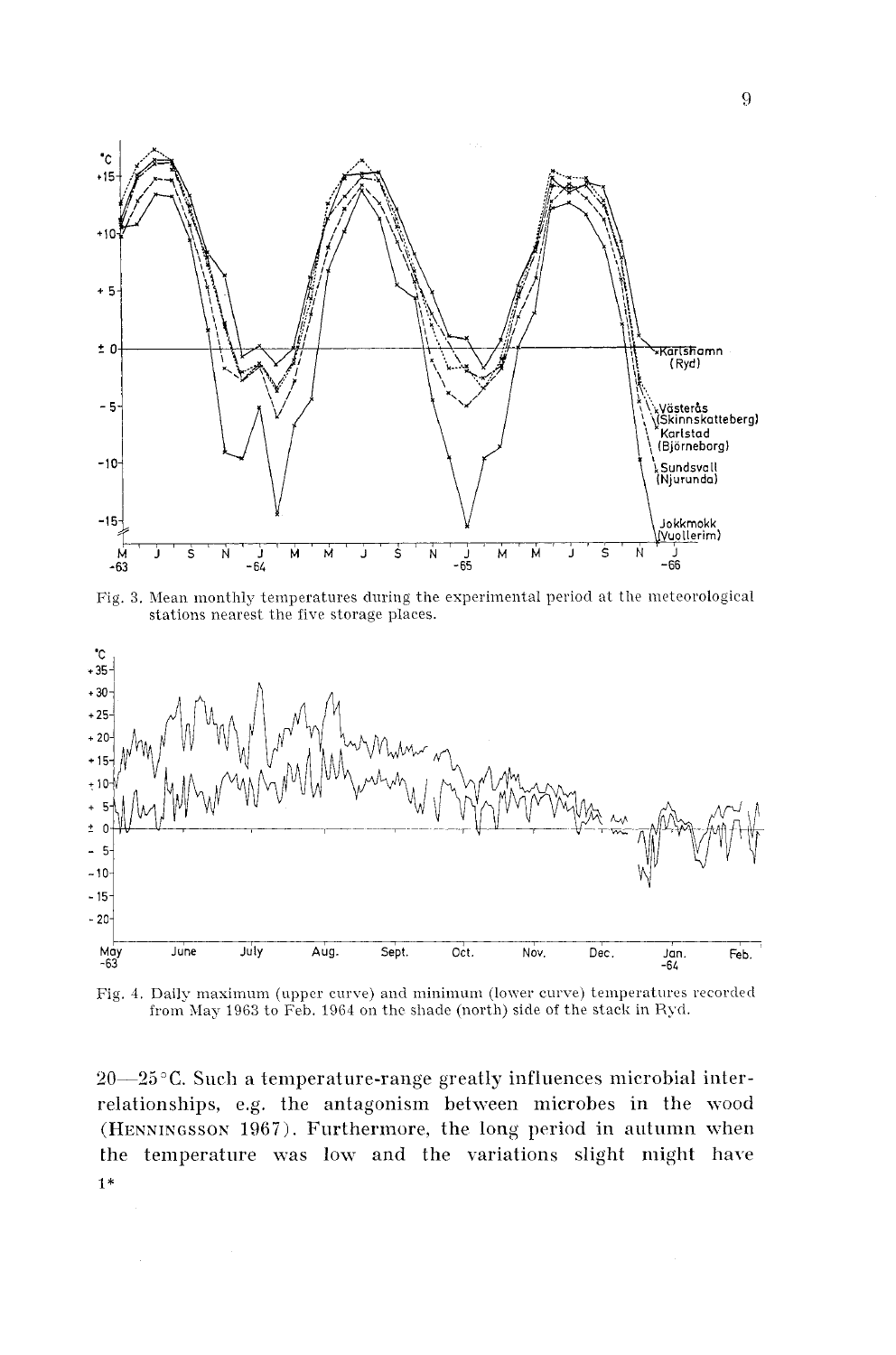| Year                                | Month                                                                                                                                     |                                                                            |                                                                                       | Precipitation m.m.                                                                       |                                                                                       |                                                                                           |
|-------------------------------------|-------------------------------------------------------------------------------------------------------------------------------------------|----------------------------------------------------------------------------|---------------------------------------------------------------------------------------|------------------------------------------------------------------------------------------|---------------------------------------------------------------------------------------|-------------------------------------------------------------------------------------------|
|                                     |                                                                                                                                           | Karlshamn                                                                  | Karlstad                                                                              | Västerås                                                                                 | Sundsvall                                                                             | Jokkmokk                                                                                  |
| 1963                                | $\mathbf{M}$<br>$_{\rm J}$<br>J<br>A<br>S<br>$\circ$<br>N<br>D<br>Sum                                                                     | 21<br>58<br>24<br>135<br>47<br>70<br>115<br>6<br>476                       | 49<br>39<br>48<br>125<br>39<br>104<br>122<br>6<br>532                                 | 27<br>73<br>67<br>86<br>32<br>60<br>77<br>16<br>438                                      | 34<br>61<br>41<br>95<br>50<br>70<br>93<br>41<br>485                                   | 45<br>41<br>80<br>98<br>78<br>28<br>52<br>32<br>454                                       |
| 1964                                | J<br>$\overline{F}$<br>M<br>$\Lambda$<br>M<br>J<br>${\bf J}$<br>А<br>$\mathbf S$<br>$\overline{O}$<br>N<br>D<br>Sum                       | 21<br>16<br>3<br>26<br>32<br>42<br>43<br>18<br>35<br>65<br>39<br>76<br>416 | 6<br>19<br>$\sqrt{4}$<br>16<br>34<br>97<br>50<br>40<br>58<br>118<br>61<br>52<br>555   | $\overline{4}$<br>26<br>0.2<br>12<br>64<br>51<br>61<br>66<br>69<br>77<br>46<br>40<br>516 | $\mathbf{1}$<br>41<br>8<br>9<br>29<br>55<br>66<br>109<br>101<br>81<br>33<br>44<br>577 | $\boldsymbol{6}$<br>31<br>3<br>38<br>37<br>56<br>30<br>147<br>36<br>24<br>55<br>40<br>503 |
| 1965<br>the whole storage<br>period | $\mathbf J$<br>$\overline{F}$<br>M<br>$\mathbf{A}$<br>$\bf M$<br>J<br>J<br>$\bf{A}$<br>S<br>$\overline{O}$<br>Sum<br>Precipitation during | 60<br>21<br>18<br>38<br>77<br>46<br>114<br>34<br>85<br>10<br>503<br>1,395  | 50<br>$\overline{7}$<br>13<br>45<br>23<br>60<br>109<br>61<br>77<br>13<br>458<br>1,545 | 64<br>23<br>8<br>34<br>9<br>60<br>129<br>46<br>113<br>13<br>499<br>1,453                 | 78<br>31<br>17<br>65<br>19<br>30<br>106<br>61<br>117<br>19<br>543<br>1,605            | 56<br>35<br>51<br>20<br>36<br>54<br>43<br>85<br>47<br>61<br>488<br>1,445                  |

**Tab. 1. Monthly precipitation (mm) during the storage period at the meteorological stations nearest the five storage places.** 

favoured the development of certain microbes, e.g. certain decay fungi at the expense of certain bacteria (HENNINGSSON 1967). It is also of importance to note that even during winter the temperature on many days was high enough to allow activity by the decay fungi.

The precipitation figures in Tab. 1 show that in 1963 Karlstad (Björneborg) was the place with the highest precipitation--mainly because of heavy rainfall in Awgust, October and Sovemher. In 1964

10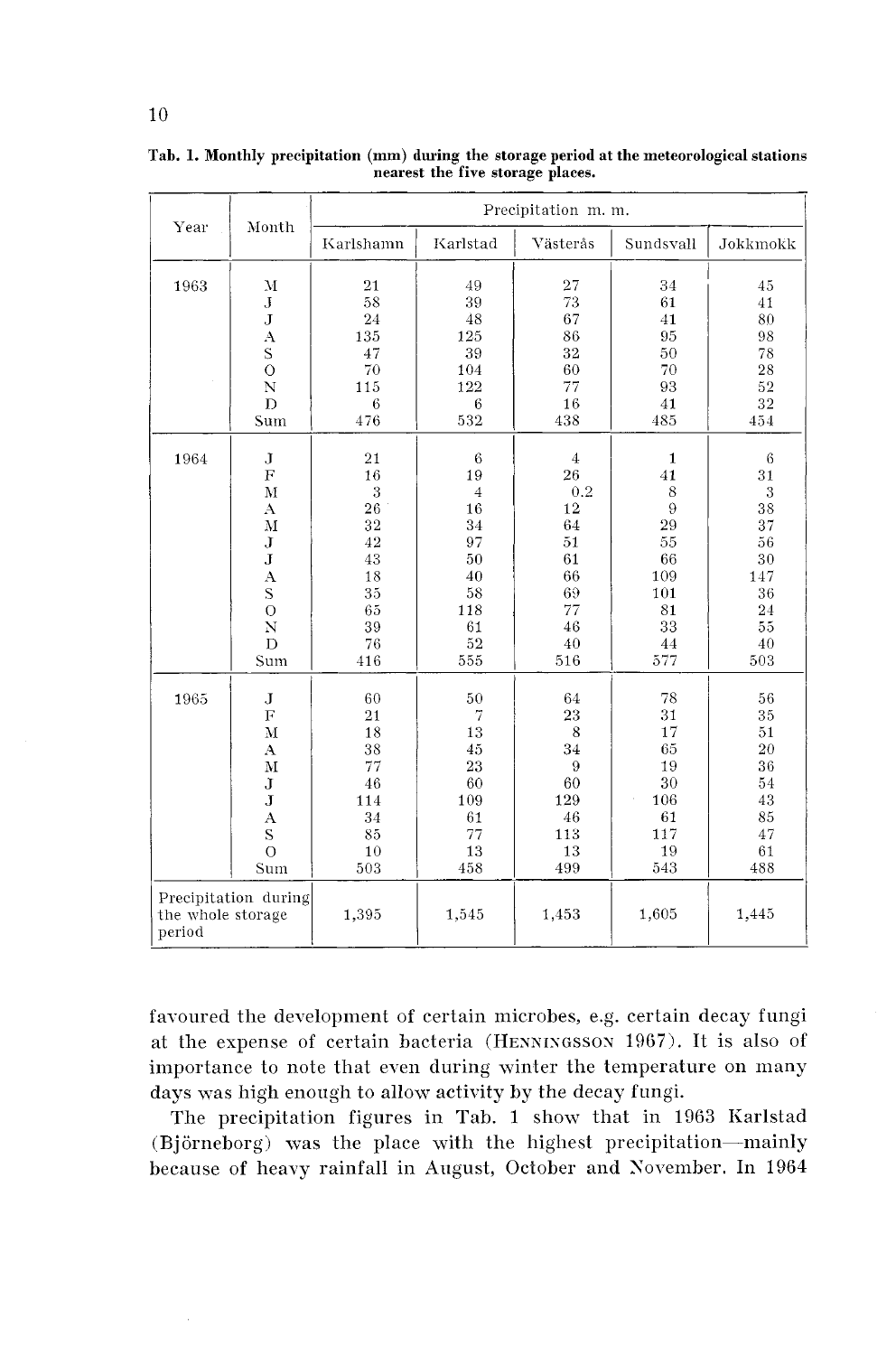Sundsvall and Karlstad received most precipitation. August was generally the month with highest precipitation during 1963 and 1964. In 1965 precipitation was highest in Sundsvall. July and September were the rainiest months in 1965 for most stations concerned. As the experimental material consisted of unpeeled pulpwood logs, it is not realistic to assign too much importance to the precipitation as regards the ~nicrobial wood decomposition itself. Its nost important effect is certainly to make end surfaces and other exposed parts of the wood moist enough to allow germination of spores and growth of germ tubes-especially during the initial period of storage and during early autumn, when the amount of spores in the air is usually at its highest (cf. RENNERFELT 1947, KÄÄRIK 1955). Spores of many wooddestroying fungi require free water for germination. The fact that July, Angust and September were generally the rainiest months during the storage period, must thus have favoured infection.

The relative humidity influences spore germination (KÄÄRIK 1960). Measurements of relative humidity on the shade side of the pile in Ryd showed that the daily maximum relative humidity during the  $1963$ growing season ranged between 60 and 90 per cent. These values were reached early in the morning, when the temperature was at its lowest. At the warmest time of the day, air humidity was usually at its lowest-**23** lo 80 per cent. However, owing to evaporation from the logs, the humidity near the exposed wood surfaces might be expected to be higher than the general humidity. Since the daily temperature during the growing season varied considerably (Fig. 4), the formation of dew on the logs was not unusual when humidity was high.

#### **B. Sporophores of decay fungi on the logs**

At every sampling, the sporophores of decay fungi occurring on the logs were recorded. Sporophores developed both on end surfaces and on the bark. Generally, sporophore frequency was lower on aspen than on birch, lower on the sunny (south) side than on the shade (north) side of the piles and low in Vuollerim compared with the other storage places. The sporophore records are presented in Tab. *2* a, *2* b, 2c, 2d and 2e. It is evident that there was a certain sequence in sporophore development. On birch wood the *Corticium* species—mainly *Corticium laeve* Pers. but sometimes also *Corticium confluens* Fr.developed during the first growing season. In some places *Stereum purpureum* Fr. and *Peniophora incarnata* (Pers.) Karst., too, were obserwd tovards the end of the first, but usually did not become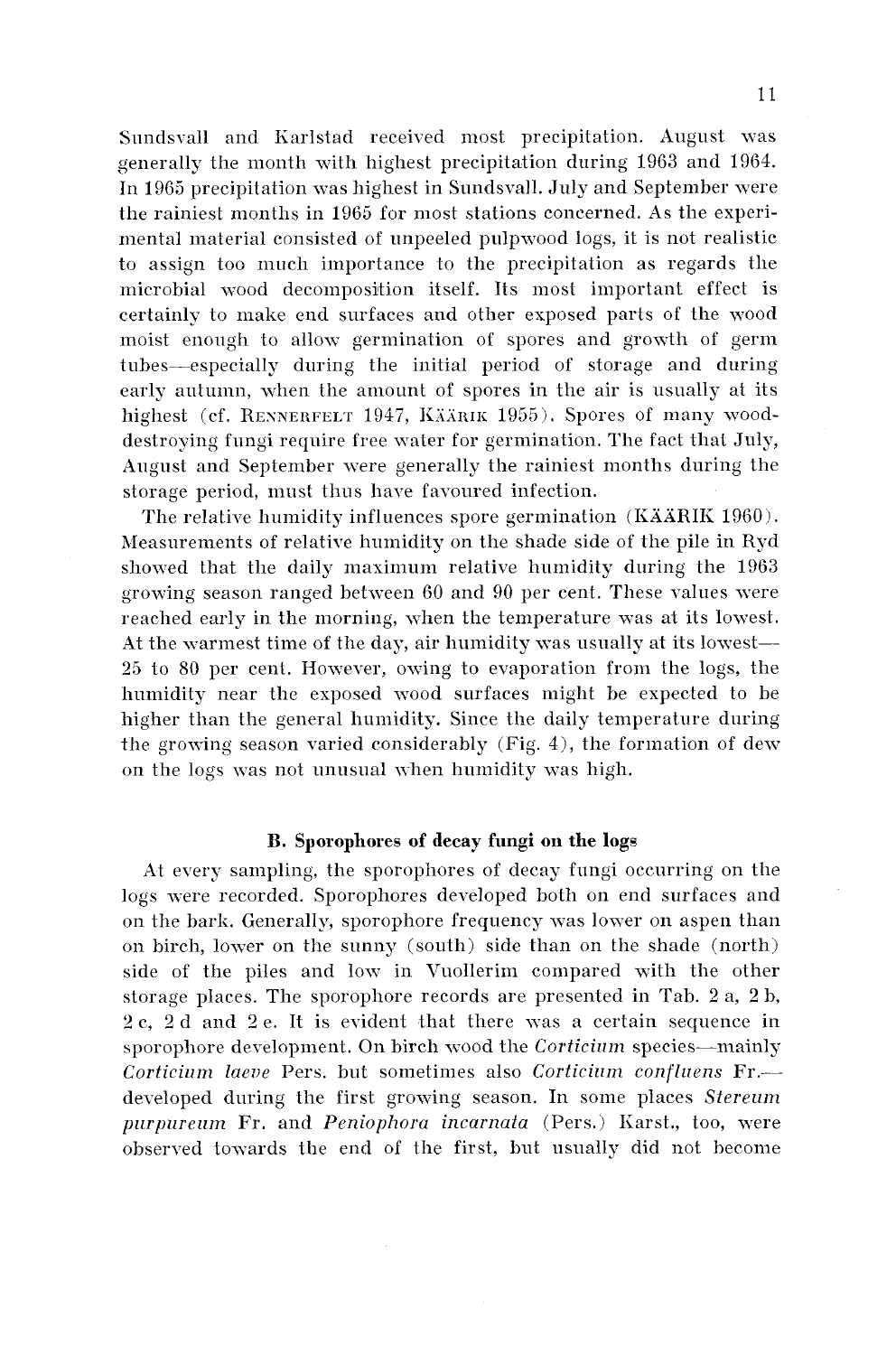**Tab. 2. Occurrence of sporophores of decay fungi on the experimental material in: a) Ryd, b) Bjorneborg, c) Skinnskatteberg, d) Njurunda and e) Vuollerim.** 

Explanation:single = observed on a single log; few = observed on upto 10 per cent of the logs; common = observed on 10–50 per cent  $\overleftrightarrow{C}$ 

|--|--|

|           |                    |                                       | Frequency of logs with sporophores of the most common decay fungi |                        |                            |                               |                              |                                                                                                                                                                                                                                        |
|-----------|--------------------|---------------------------------------|-------------------------------------------------------------------|------------------------|----------------------------|-------------------------------|------------------------------|----------------------------------------------------------------------------------------------------------------------------------------------------------------------------------------------------------------------------------------|
| Date      | Type<br>of<br>wood | Corticium<br>spp.                     | <b>Stereum</b><br>purpureum                                       | Libertella<br>betulina | <b>Stereum</b><br>hirsutum | Polyporus<br>zonatus<br>group | Penio-<br>phora<br>incarnala | <b>Notes</b>                                                                                                                                                                                                                           |
| Oct. -63  | birch              | general<br>(covering)<br>great areas) | common                                                            | $\theta$               | $\theta$                   | $\theta$                      | single                       | Trichoderma sp. observed.                                                                                                                                                                                                              |
| $Mav -64$ | D.                 | general<br>(covering<br>great areas)  | common                                                            | common                 | $\theta$                   | single<br>(small)             | few                          |                                                                                                                                                                                                                                        |
| Oct. -64  | <b>&gt;&gt;</b>    | general<br>$\text{old}$               | common                                                            | general                | common                     | common                        | common                       | Phlebia radiata, Stereum rugosum, Schizophyl-<br>lum commune and Tremella foliacea observed.                                                                                                                                           |
| May $-65$ | $\eta$             | general<br>(fragments)                | common<br>$\text{(old)}$                                          | few<br>$\text{(old)}$  | common                     | common                        | general                      | Polyporus adustus, Lenzites betulina, Stereum<br>rugosum and Tremella foliacea observed.                                                                                                                                               |
| Oct. -65  | $\mathcal{D}$      | common<br>(fragments)                 | few.<br>$\text{(old)}$                                            | $\theta$               | general                    | common                        | common                       | Lenzites betulina and Polyporus hirsutus com-<br>mon in the upper parts of the stacks. $Hy-$<br>poxylon multiforme, Panus stipticus, Polypo-<br>rus adustus, Schizophyllum commune, Stereum<br>rugosum and Tremella foliacea observed. |
| Oct. -63  | aspen              | general                               | common<br>(small)                                                 | $\Omega$               | $\theta$                   | $\Omega$                      | $\theta$                     | Most of the bark still alive. Schizophyllum<br>commune observed.                                                                                                                                                                       |
| $May -64$ | $\gamma_{l}$       | general                               | general                                                           | $\theta$               | $\boldsymbol{0}$           | $\Omega$                      | $\theta$                     | Areas with living bark occurring.                                                                                                                                                                                                      |
| Oct. -64  | $\mathbf{N}$       | general<br>(covering)<br>great areas) | general<br>(covering)<br>great areas)                             | $\Omega$               | $\theta$                   | single                        | $\theta$                     | Logs shedding their bark. Corticiaceae sp.,<br>Polyporus sp. and Schizophyllum commune<br>observed.                                                                                                                                    |
| $May -65$ | $\eta$             | general<br>(old and new)              | general<br>(fragments)                                            | 0                      | $\overline{0}$             | few                           | few                          | Polyporus hirsutus observed in the upper<br>parts of the stacks.                                                                                                                                                                       |
| Oct. -65  | $\mathcal{Y}$      | general<br>(old and new)              | common<br>$\text{(old)}$                                          | $\theta$               | single                     | common                        | common                       | Polyporus hirsulus in the upper parts of the<br>stacks. Corticum sp., Hypoxylon concentri-<br>cum, Myxomycetes sp. (yellow), Polyporus<br>adustus and Schiziophyllum commune obser-<br>yed.                                            |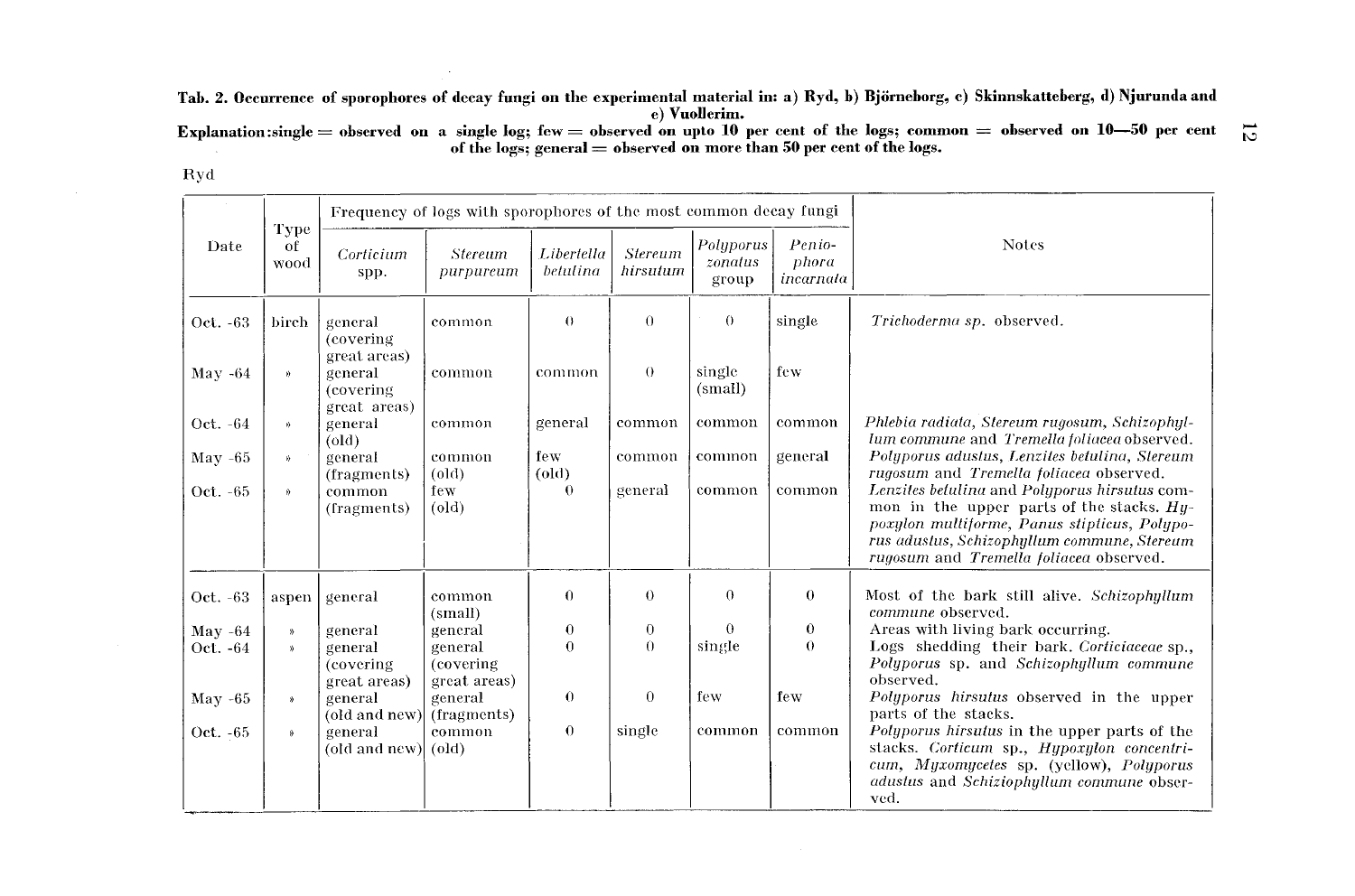# Björneborg

|           | Type       |                                | Frequency of logs with sporophores of the most common decay fungi |                          |                            |                               |                              |                                                                                                                                         |
|-----------|------------|--------------------------------|-------------------------------------------------------------------|--------------------------|----------------------------|-------------------------------|------------------------------|-----------------------------------------------------------------------------------------------------------------------------------------|
| Date      | of<br>wood | Corticium<br>spp.              | <b>Stereum</b><br>purpureum                                       | Libertella<br>betulina   | <b>Stereum</b><br>hirsulum | Polyporus<br>zonatus<br>group | Penio-<br>phora<br>incarnata | <b>Notes</b>                                                                                                                            |
| Oct. -63  | birch      | general<br>(small)             | single<br>(small)                                                 | $\Omega$                 | $\theta$                   | $\theta$                      | $\theta$                     | Areas with living bark occurring.                                                                                                       |
| May $-64$ | $\lambda$  | general<br>(old)               | single                                                            | few                      | $\theta$                   | $\theta$                      | $\theta$                     | Trichoderma sp. common in the middle part<br>of the stacks.                                                                             |
| Oct. -64  | D.         | general<br>(old)               | common                                                            | common                   | common                     | few                           | few                          | Corune sarcoides, Pholiota heteroclita, Polypo-<br>rus adustus, Polyporus betulinus, Stereum<br>rugosum and Tremella foliacea observed. |
| May -65   | D)         | general<br>(old and new) (old) | common                                                            | common<br>$\text{(old)}$ | common                     | common                        | general                      | Coryne sarcoides, Polyporus adustus, Stereum<br>rugosum and Tremella foliacea observed.                                                 |
| Oct. -65  | y)         | common                         | few<br>$\text{(old)}$                                             | $\Omega$                 | general                    | general                       | general                      | Polyporus adustus, Polyporus betulinus, Ste-<br>reum rugosum and Hypoxylon multiforme ob-<br>served.                                    |
| Oct. -63  | aspen      | few<br>(small)                 | $\theta$                                                          | $\theta$                 | $\theta$                   | $\Omega$                      | $\Omega$                     | Most of the bark still alive.                                                                                                           |
| May -64   | Y)         | few<br>(small)                 | $\theta$                                                          | $\theta$                 | $\theta$                   | $\Omega$                      | $\theta$                     | Areas with living bark common.                                                                                                          |
| Oct. -64  | $\lambda$  | common                         | few                                                               | $\theta$                 | $\theta$                   | few                           | $\theta$                     | Corticiaceae sp. (grey) and Myxomycetes sp.<br>(red) observed.                                                                          |
| May -65   | Y)         | general<br>(old)               | common<br>$\text{(old)}$                                          | $\theta$                 | $\theta$                   | few                           | few                          | Corticiaceae sp. (grey) observed.                                                                                                       |
| Oct. -65  | $\lambda$  | general<br>(old and new) (old) | common                                                            | 0                        | $\theta$                   | common                        | common                       | Corticiaceae sp. (grey) and Myxomyceles sp.<br>(red) observed.                                                                          |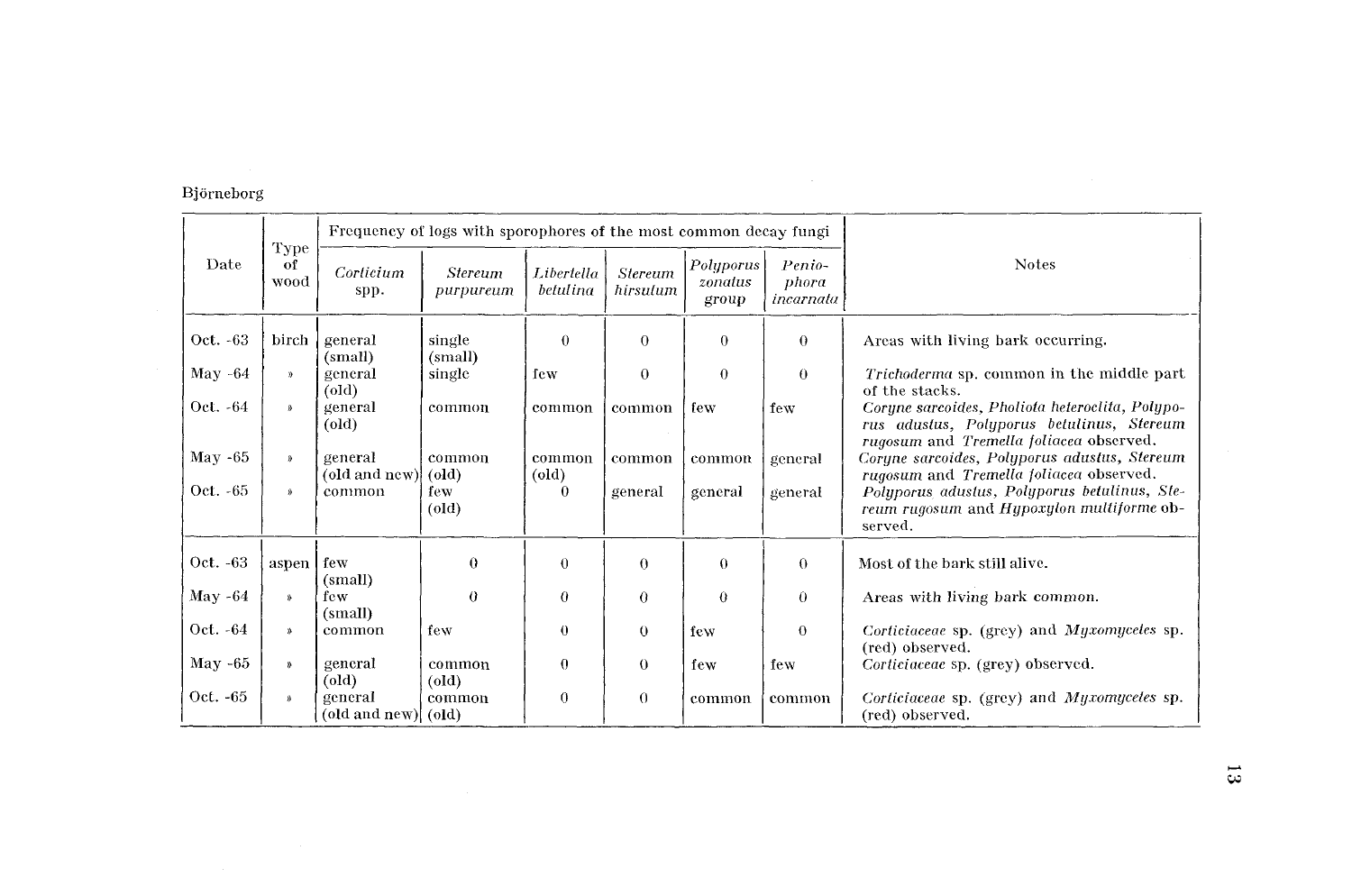|                                                                   | Notes                                       | Trichoderma sp. observed.<br>Trichoderma sp. common. | Corticiaceae sp., Coryne sarcoides, Polyporus<br>adustus, Stereum rugosum and Tremella fo- | Corticiaceae sp., Hypoxylon multiforme and<br>Stereum rugosum observed.<br>liacea observed. | eum, Lenzites betulina, Polyporus adustus,<br>Hypoxylon multiforme, Hypoxylon concentri-<br>Stereum rugosum and Tremella foliacea ob-<br>served. | Areas with living bark occurring. Fruiting<br>Most of the bark still alive.<br>Myxomycetes sp. observed. | Corticiaceae sp. (grey-red) and Myxomycetes<br>sp. (red) observed. | Polyporus zonalus found in the upper parts<br>of the stacks only. | Corticiaceae sp., Exidia pilhya, Polyporus<br>adustus, Polyporus pubescens, Stereum rugo-<br>sum and Myxomyceles sp. (yellow) observed |
|-------------------------------------------------------------------|---------------------------------------------|------------------------------------------------------|--------------------------------------------------------------------------------------------|---------------------------------------------------------------------------------------------|--------------------------------------------------------------------------------------------------------------------------------------------------|----------------------------------------------------------------------------------------------------------|--------------------------------------------------------------------|-------------------------------------------------------------------|----------------------------------------------------------------------------------------------------------------------------------------|
|                                                                   | incarnata<br>Penio-<br>phora                | single<br>Icw                                        |                                                                                            | general                                                                                     |                                                                                                                                                  |                                                                                                          | single                                                             | common                                                            |                                                                                                                                        |
|                                                                   | Polyporus <sup> </sup><br>zonalus<br>dno.fa | 0 €                                                  | common   common                                                                            | common                                                                                      | common   common                                                                                                                                  | $\mathord{\circ}$<br>$\circ$                                                                             | few                                                                | common                                                            | common   common                                                                                                                        |
|                                                                   | hirsutum<br><b>Slereum</b>                  | $\bullet$<br>$\epsilon$                              | common                                                                                     | general                                                                                     | general                                                                                                                                          |                                                                                                          | $\bullet$                                                          | $\circ$                                                           | single                                                                                                                                 |
|                                                                   | Libertella<br>$b$ etulina                   | $\bullet$<br>few                                     | common                                                                                     | common<br>(fragm.)                                                                          |                                                                                                                                                  | $\circ$<br>0                                                                                             | $\bullet$                                                          | $\circ$                                                           | $\bullet$                                                                                                                              |
| Frequency of logs with sporophores of the most common decay fungi | purpureum<br>Stereum                        | few                                                  | few                                                                                        | $\left($ old $\right)$<br>few                                                               |                                                                                                                                                  | few                                                                                                      | (covering<br>general                                               | (old and new)<br>great areas)<br>general                          | general<br>$\binom{1}{0}$                                                                                                              |
|                                                                   | Corticium<br>spp.                           | (old and new)<br>common<br>general                   | general                                                                                    | general<br>(dd)                                                                             | (fragments)<br>general                                                                                                                           | (covering<br>aspen   common<br>general                                                                   | geat areas)<br>(covering<br>general                                | great areas)<br>general                                           | general                                                                                                                                |
|                                                                   | wood<br>Type<br>đ                           | birch                                                |                                                                                            | Ä                                                                                           |                                                                                                                                                  |                                                                                                          |                                                                    |                                                                   |                                                                                                                                        |
|                                                                   | Date                                        | Oct. -63<br>$\text{May } -64$                        | Oct. -64                                                                                   | $May -65$                                                                                   | Oct. -65                                                                                                                                         | Oct. -63<br>$May -64$                                                                                    | $0$ ct. $-64$                                                      | $May -65$                                                         | Oct. -65                                                                                                                               |

 $\overline{14}$ 

Skinnskatteberg

ï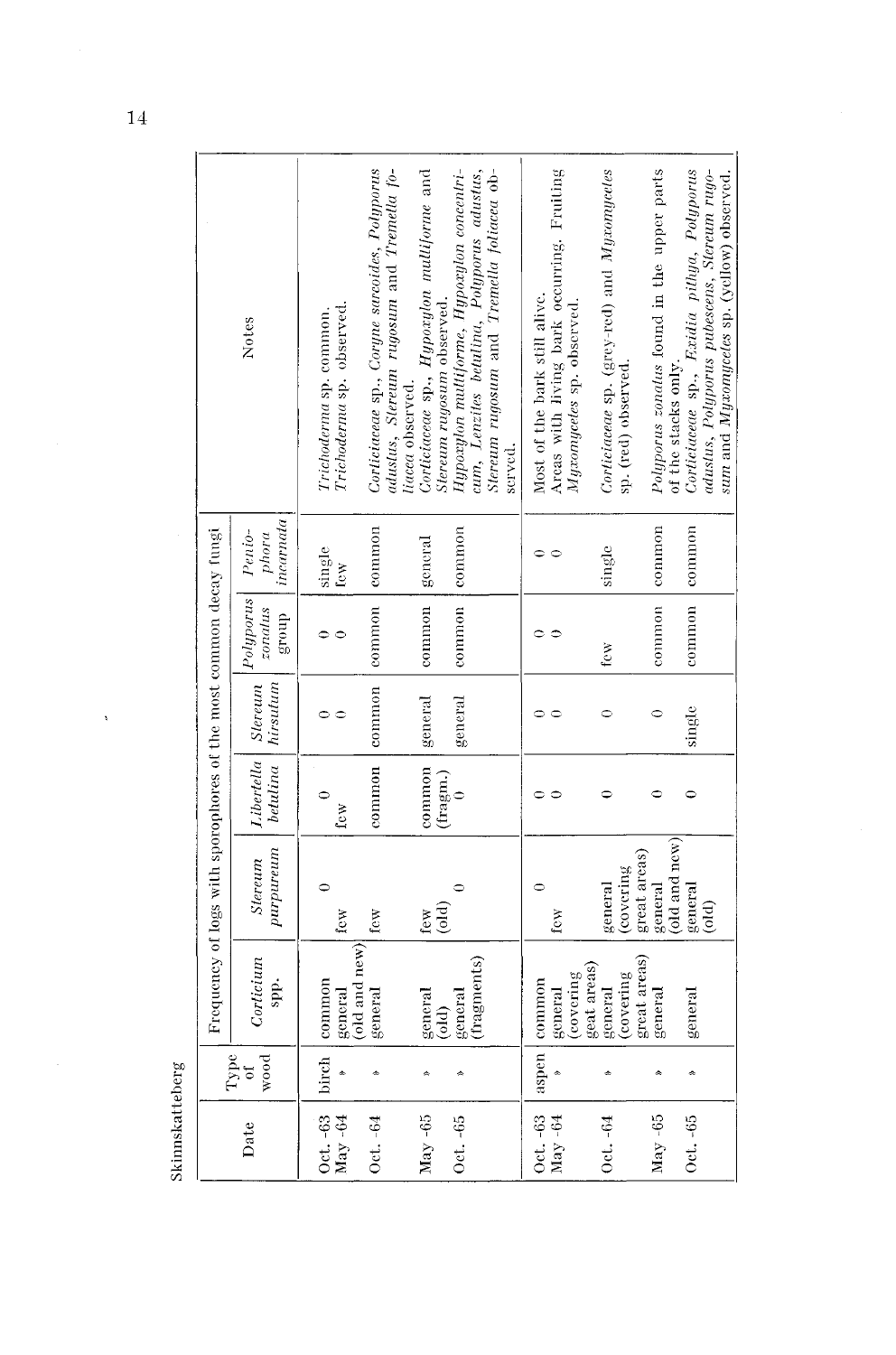|                                                                   | Notes                            | Areas with living bark occurring.     |                          | Corticiaceae sp. and Polyporus adustus ob- | Corticiaceae sp., Hypoxylon mulliforme, Phle-<br>bia radiata and Polyporus adustus observed.<br>served. | Most of the bark still alive. | Logs shedding their bark. Myxomyceles sp., | Corticiaceae sp., Flammula alnicola and<br>(grey, fruiting) observed. | Corticuaceae sp. and Coryne sarcoides observed.<br>Myromycetes sp. (red) observed. | Corticiaceae sp., Coryne sarcoides (at the<br>heart limit) and Poria sp. obscrved. |
|-------------------------------------------------------------------|----------------------------------|---------------------------------------|--------------------------|--------------------------------------------|---------------------------------------------------------------------------------------------------------|-------------------------------|--------------------------------------------|-----------------------------------------------------------------------|------------------------------------------------------------------------------------|------------------------------------------------------------------------------------|
|                                                                   | Peniophora<br>incarnala          |                                       | common                   | common                                     | common                                                                                                  |                               |                                            |                                                                       | few                                                                                | few                                                                                |
|                                                                   | Polyporus<br>zondus<br>group     |                                       | single                   | few                                        | $ $ few                                                                                                 |                               |                                            | single                                                                | few                                                                                | <b>few</b>                                                                         |
|                                                                   | Libertella   Stereum<br>hirsulum |                                       | ≎                        | few                                        | comm                                                                                                    |                               |                                            |                                                                       |                                                                                    |                                                                                    |
|                                                                   | betulina                         | few                                   | common                   | common                                     | (fragm.)                                                                                                |                               |                                            |                                                                       |                                                                                    |                                                                                    |
| Frequency of logs with sporophores of the most common decay fungi | purpureum<br>Slereum             | single                                | common                   | common                                     | common<br>$\ddot{a}$                                                                                    |                               | single                                     | few                                                                   | common                                                                             | common<br>$\overline{0}$                                                           |
|                                                                   | Corticium<br>spp.                | (old and $new$ )<br>common<br>general | (old and new)<br>general | old and $new$ )<br>general                 | general                                                                                                 | aspen   common<br>(small)     | (old and new)<br>common                    | gencral                                                               | general                                                                            | general                                                                            |
| Type                                                              | wood<br>ð                        | birch                                 |                          |                                            |                                                                                                         |                               |                                            |                                                                       |                                                                                    |                                                                                    |
|                                                                   | Date                             | Oct. -63<br>June $-64$                | Oct. -64                 | May-65                                     | Sept. - 65                                                                                              | Oct. -63                      | June-64                                    | Oct. - 64                                                             | Sept. - 65<br>$May -65$                                                            |                                                                                    |

Njurunda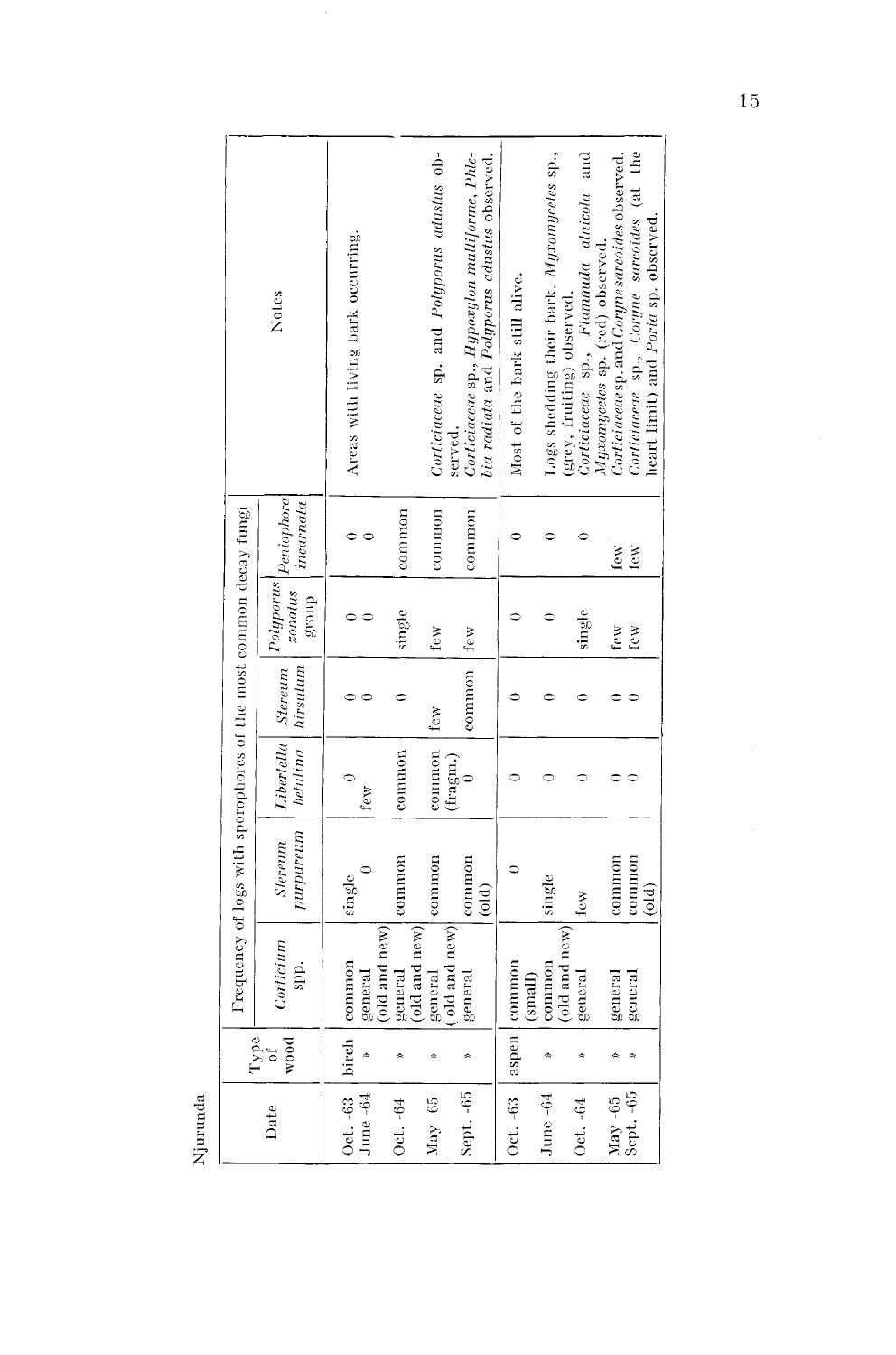### Vuollerim

|           |                    |                                      | Frequency of logs with sporophores of the most common decay fungi |                          |                            |                                |                          |                                                              |
|-----------|--------------------|--------------------------------------|-------------------------------------------------------------------|--------------------------|----------------------------|--------------------------------|--------------------------|--------------------------------------------------------------|
| Date      | Type<br>of<br>wood | Corticium<br>spp.                    | <i><b>Stereum</b></i><br>purpureum                                | Libertella<br>betulina   | <b>Stereum</b><br>hirsulum | Polyporus <br>zonatus<br>group | Peniophora <br>incarnata | <b>Notes</b>                                                 |
| Oct. -63  | birch   few        |                                      | $\theta$                                                          | $\bf{0}$                 | $\theta$                   | $\theta$                       | $\bf{0}$                 | Areas of living bark occurring. Trichoderma<br>sp. observed. |
| June -64  | $\lambda$          | few                                  | $\mathbf{0}$                                                      | common                   | $\Omega$                   | $\bf{0}$                       | $\theta$                 |                                                              |
| Oct. -64  | $\mathcal{Y}$      | common                               | $\theta$                                                          | common<br>$($ fragm. $)$ | few<br>(small)             | $\Omega$                       | $\theta$                 |                                                              |
| May $-65$ | y)                 | common<br>(covering)<br>great areas) | $\Omega$                                                          | 0                        | few                        | $\Omega$                       | $\theta$                 |                                                              |
| Oct. -63  | aspen              | $\Omega$                             | 0                                                                 | $\theta$                 | $\Omega$                   | $\Omega$                       | $\Omega$                 | Most of the bark still alive.                                |
| June -63  | »                  |                                      | $\Omega$                                                          |                          | 0                          | 0                              | 0                        | Areas with living bark occurred.                             |
| Oct. -64  | - 82               | few                                  | few                                                               | 0                        | $\Omega$                   | $\Omega$                       | 0                        | Areas with living bark occurred.                             |
| May -65   | $\mathbf{v}$       | common                               | few                                                               | 0                        | $\Omega$                   | 0                              | 0                        |                                                              |

 $\mathcal{L}_{\text{max}}$  and  $\mathcal{L}_{\text{max}}$  and  $\mathcal{L}_{\text{max}}$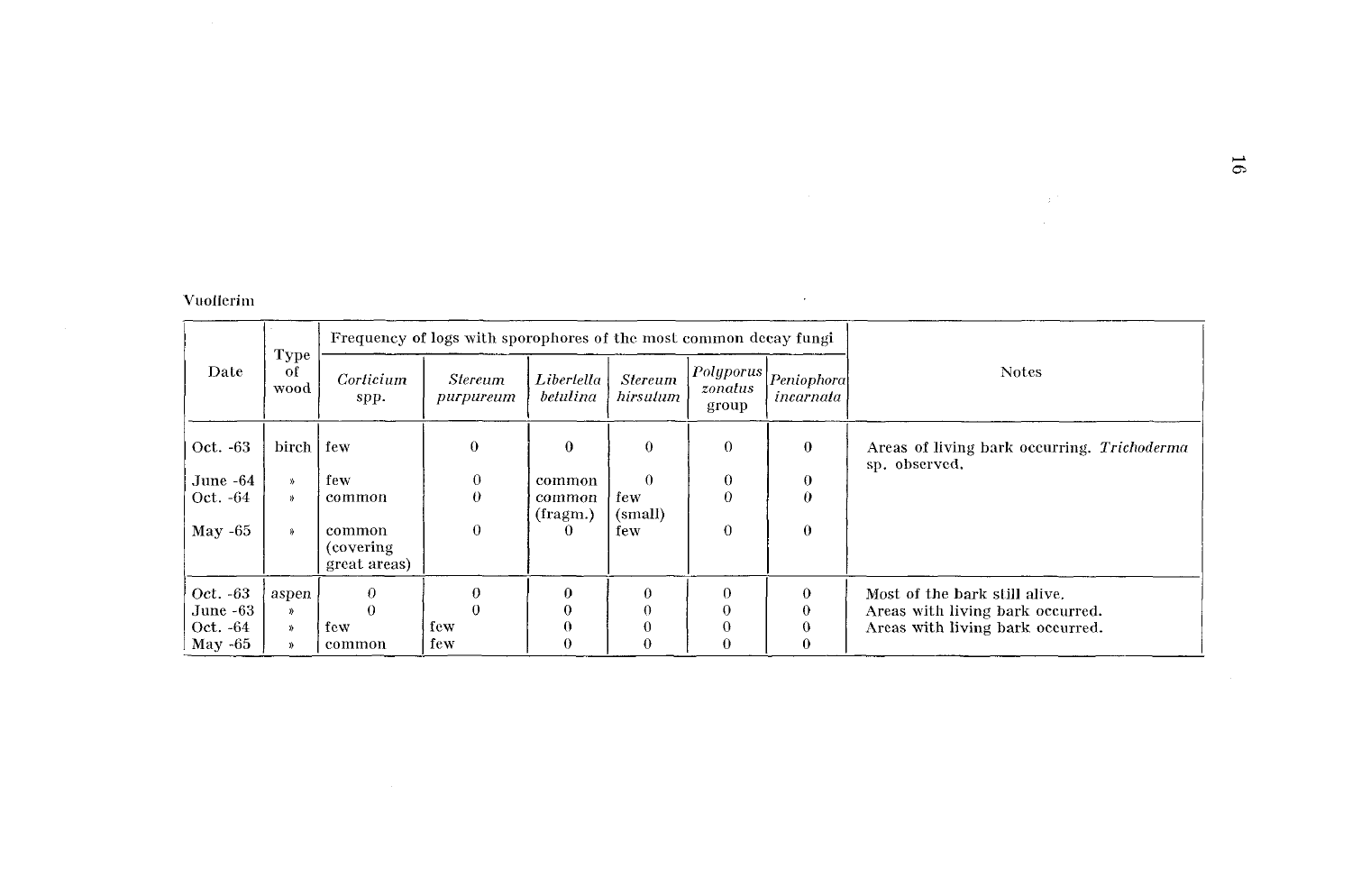frequent until the second, growing season. At the beginning of the second growing season, orange-coloured spore masses, cirri, of Libertella betrllina Desm. began to develop. During the second growing season cirri of this fungus were observed emerging from lenticels on almost every birch log. Libertella betalina, which has proved capable of decomposing birch wood in laboratory decay tests (HENNINGSSON 1967), has hitherto been neglected in Scandinavian literature on stored pulpwood. It has, however, been reported as very common on unpeeled birch wood in Russia (VAKIN 1964), and recently in Norway (personal communication from Dr. F. ROLL-HANSEY at the Norwegian Forest Research Institute). Towards the end of the second and during the third growing season, sporophores of Stereum hirsutum (Willd.) Fr. and the Polyporus zonatus (Nees) Fr. group developed. Because of variations in sporophore appearance the term "Polyporus zonatus gronp" has been preferred, involving sporophores ranging from a Polyporus versicolor-like appearance to typical Polyporus zonatus sporophores.

On the aspen wood, too, the Corticium species developed first of the decay fungi. Later, during the second season, Stereum purpureum formed sporophores which were especially common on the aspen wood in Ryd and Skinnskatteberg. Polyporus zonatus and Peniophora incarnata formed sporophores on some logs during the second and third growing seasons. According to HENNINGSSON  $(1967)$ , the earlyoccurring species-Corticium spp, Stereum purpureum and Libertella betulina--decompose wood only slowly, whereas Stereum hirsutum, Polyporus zonatus and several other fungi which appeared relatively late on the wood, arc much more active vood destroyers.

# **C. Observations on the microflora in the wood.**

After isolation of the micro-organisms growing out from the wood cores, it became evident that in addition to decay fungi, a number of non-Basidiomycetes and bacteria had invaded the stored logs. It was not possible to identify all these microbes, other than the most common Basidiomycetes and a few common Ascomycetes. Since the microscopical characteristics of the mycelia of Polyporus zonatus and Polyporus versicolor are most identical, such mycelia have been reported as belonging to the *Polyporus zonatus* group.

Mycelia of decay fungi were often isolated from the wood after only three months' storage, and generally several months before sporophores of these species were observed on the logs (Fig. *5).* The decay fungi occurred in the logs in a sequence similar to that of the occurrence of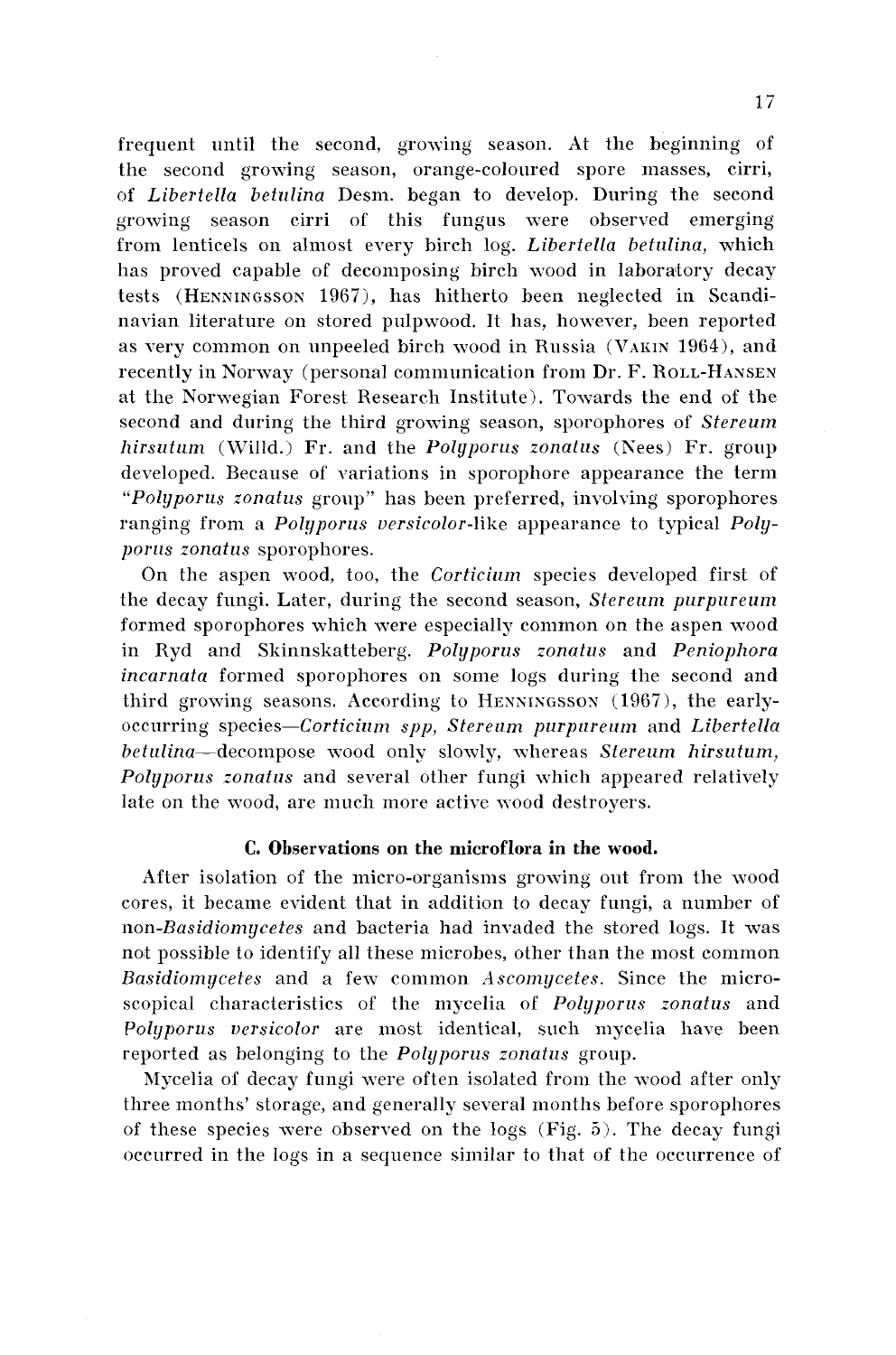

Fig. 5. Approximate time of the first recording of mycelia (M) and sporophores (S) of the most common decay fungi on the birch logs.

|                 | Tab. 3. Moisture content of the stored wood and of the corresponding sound wood. |                                 |                                                           |               |               |              |               |               |              |               |  |  |  |
|-----------------|----------------------------------------------------------------------------------|---------------------------------|-----------------------------------------------------------|---------------|---------------|--------------|---------------|---------------|--------------|---------------|--|--|--|
| Storage place   | Type of                                                                          | Average<br>original<br>moisture | Moisture content of logs in per cent of the<br>dry weight |               |               |              |               |               |              |               |  |  |  |
|                 | wood                                                                             | content<br>per cent             | July<br>$-63$                                             | Oct.<br>$-63$ | Feb.<br>$-64$ | May<br>$-64$ | July<br>$-64$ | Oct.<br>$-64$ | May<br>$-65$ | Oct.<br>$-65$ |  |  |  |
|                 | <b>Birch</b>                                                                     |                                 |                                                           |               |               |              |               |               |              |               |  |  |  |
| Ryd             | original<br>stored                                                               | 91                              | 93<br>65                                                  | 85<br>58      | 89<br>61      | 92<br>52     | 90<br>48      | 98<br>60      | 91<br>60     | 88<br>51      |  |  |  |
| Björneborg      | original<br>stored                                                               | 85                              | 82<br>68                                                  | 88<br>71      | 90<br>75      | 81<br>66     | 81<br>61      | 85<br>65      | 84<br>67     | 87<br>67      |  |  |  |
| Skinnskatteberg | original<br>stored                                                               | 85                              | 89<br>66                                                  | 83<br>63      | 87<br>65      | 83<br>62     | 85<br>57      | 83<br>66      | 82<br>68     | 86<br>64      |  |  |  |
| Njurunda        | original<br>stored                                                               | 91                              | 90<br>69                                                  | 92<br>60      | 91<br>63      | 92<br>58     | 94<br>55      | 90<br>58      | 93<br>59     | 89<br>62      |  |  |  |
| Vuollerim       | original<br>stored                                                               | 86                              | 87<br>69                                                  | 88<br>62      | 89<br>62      | 88<br>63     | 84<br>54      | 87<br>57      | 87<br>65     | 82<br>58      |  |  |  |
|                 | Aspen                                                                            |                                 |                                                           |               |               |              |               |               |              |               |  |  |  |
| Ryd             | original<br>stored                                                               | 118                             | 121<br>83                                                 | 119<br>81     | 120<br>72     | 112<br>64    | 113<br>52     | 122<br>44     | 118<br>42    | 121<br>31     |  |  |  |
| Björneborg      | original<br>stored                                                               | 93                              | 97<br>76                                                  | 88<br>73      | 94<br>73      | 91<br>66     | 93<br>55      | 91<br>56      | 91<br>56     | 96<br>52      |  |  |  |
| Skinnskatteberg | original<br>stored                                                               | 106                             | 103<br>82                                                 | 108<br>80     | 104<br>72     | 107<br>80    | 102<br>55     | 106<br>70     | 108<br>63    | 108<br>50     |  |  |  |
| Njurunda        | original<br>stored                                                               | 84                              | 83<br>58                                                  | 84<br>57      | 77<br>58      | 81<br>46     | 84<br>39      | 81<br>49      | 81<br>44     | 80<br>42      |  |  |  |
| Vuollerim       | original<br>stored                                                               | 84                              | 83<br>68                                                  | 84<br>68      | 77<br>60      | 87<br>65     | 90<br>55      | 83<br>54      | 83<br>54     | 86<br>42      |  |  |  |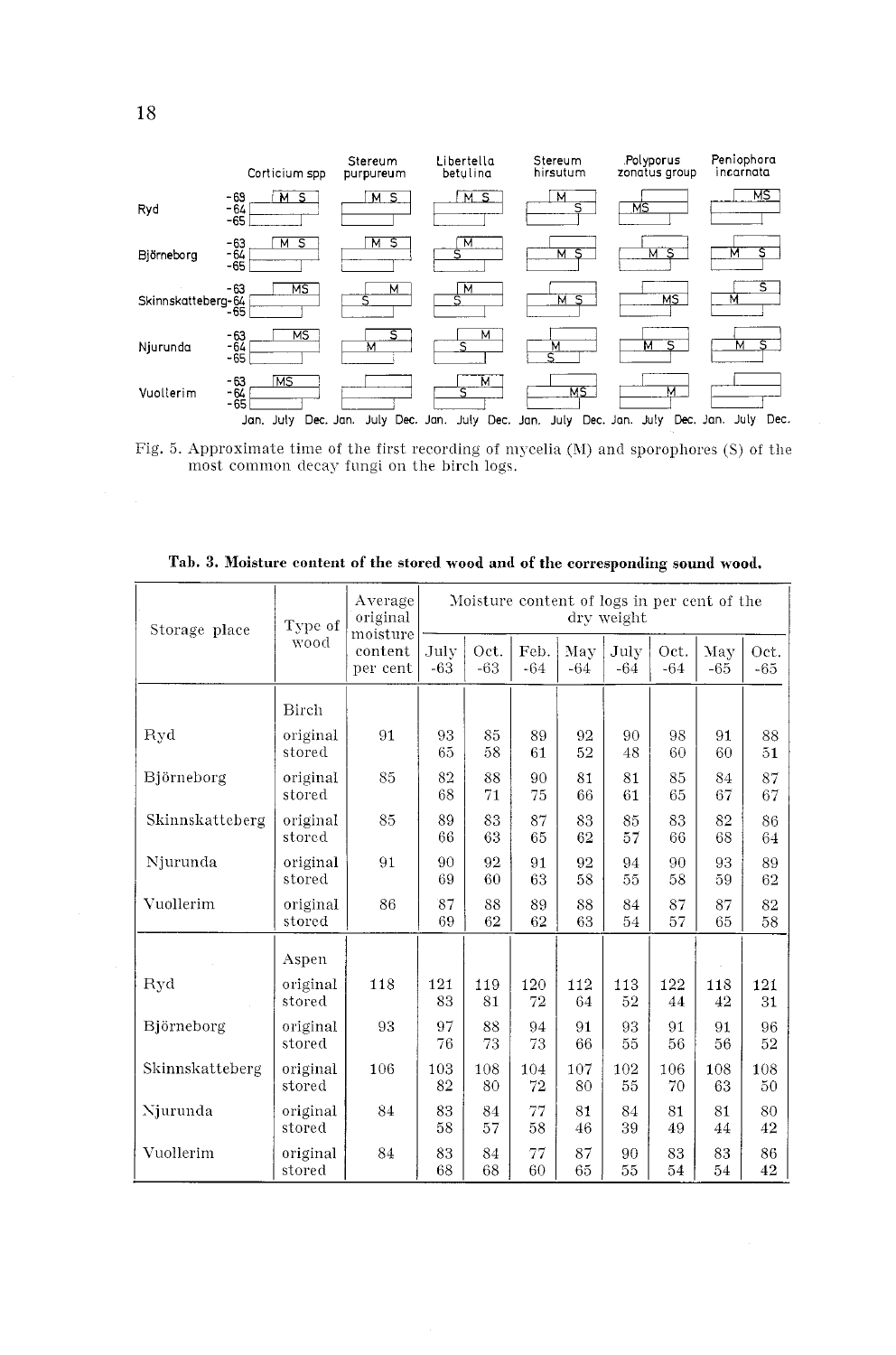sporophores on the logs. The *Corticium* species, *Stereum purpureum* and *Libertella betulina* were usually isolated from the birch wood during the first storage season. Later, mycelia of *Stereum hirsutum* and *Polyporus zonatus* were found. Towards the end of the storage period these latter species became very common, whereas the earlyoccurring fungi were rarely isolated. It is interesting to note that neither mycelia nor sporophores of *Stereum purpureum* and *Peniophora incarnata* were found in the Vuollerim material.

#### **D. Changes in moisture content during storage.**

By weighing the disks wet and dry, their moisture content in per cent of the dry weight mas determined. Tab. **3** shons that the average original moisture content of the wood varied between the storage places. This was especially pronounced for aspen wood. Tab. 3 also shows that there was some variation in the average original moisture content of the ten logs withdrawn from any one storage place on each sampling occasion. When comparing the changes in moisture content of the two species and the five storage places, these variations in the original moisture content were avoided by using the relative moisture content, i.e. the moisture content of the logs xithdrawn at each sampling, expressed in per cent of the moisture content of the original sound wood of the logs. 'The results are presented in Fig. **6.** It is evident that the birch and aspen wood dried about equally rapidly during the first summer's storage. During the first winter there mas usually an increase in the moisture (uptake of water) of the wood, except in the aspen wood stored in Ryd and Björneborg, where a slow decrease was recorded. From the beginning of the second summer (the third summer in Vuollerim) the drying curves for birch and aspen diverged considerably. IVhilst the aspen mood dried rapidly, the birch wood dried very slowly during the second summer. This difference certainly resulted from the general shedding of bark, which began on the aspen logs during the second year of storage. Fig. *G* also shows that the birch wood dried most rapidly in Ryd and Njurunda and that the aspen wood dried much faster in Ryd than in any other of the storage places.

### **E. Changes in dry density during storage.**

In calculating the dry densities, each of the five disks taken from a log was treated separately. The dry density of a whole log was assumed to be the average of the dry densities of each disk. The relative dry density of a stored log was determined in per cent of the average dry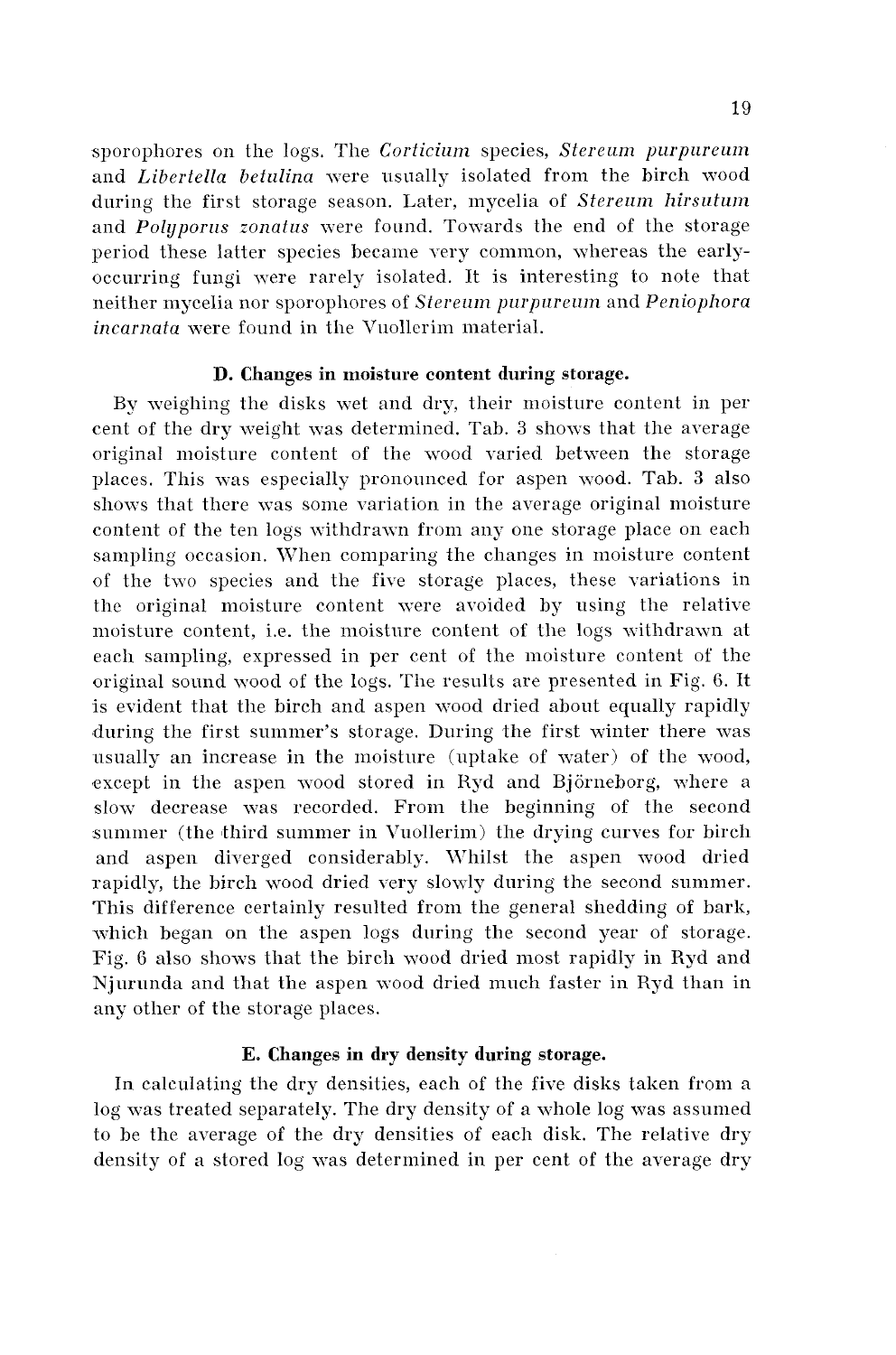

20

Fig. 6. Changes in moisture content of the birch ( $\bigcirc$ ) and aspen( $\bigcirc$ ) logs during storage.<br>The moisture content was calculated in per cent of the original moisture content of the log.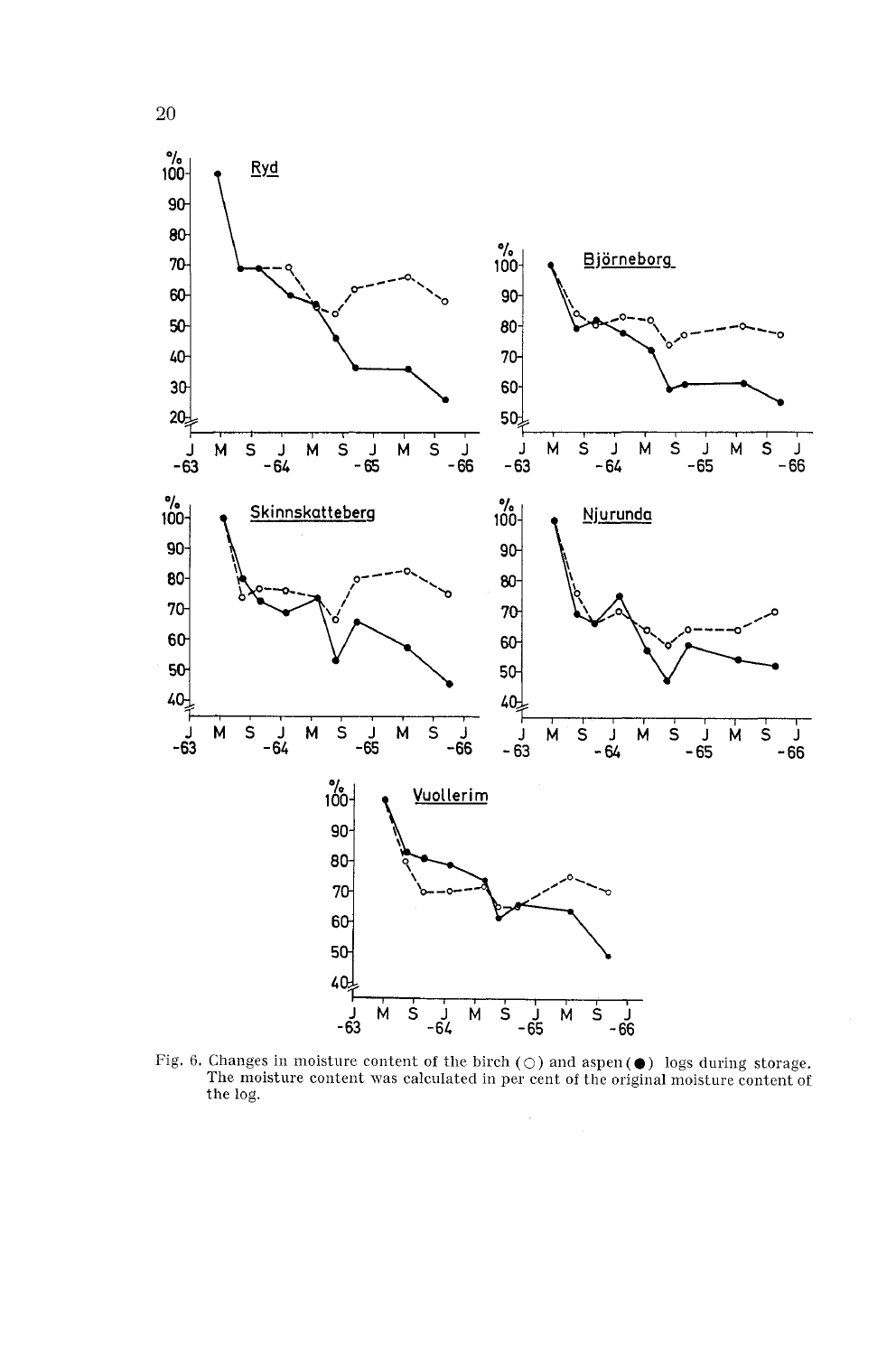| Tab. 4. Decrease in dry density of the logs. Each value was calculated on the basis of the<br>dry density of the original sound wood samples. |                            |                                           |                      |                    |                    |                      |                    |                     |                      |  |  |  |
|-----------------------------------------------------------------------------------------------------------------------------------------------|----------------------------|-------------------------------------------|----------------------|--------------------|--------------------|----------------------|--------------------|---------------------|----------------------|--|--|--|
| Birch                                                                                                                                         |                            |                                           |                      |                    |                    |                      |                    |                     |                      |  |  |  |
|                                                                                                                                               | Average<br>original        | Average decrease in dry density, per cent |                      |                    |                    |                      |                    |                     |                      |  |  |  |
| Storage<br>place                                                                                                                              | dry<br>density<br>$g/cm^3$ | Sum-<br>mer<br>$-63$                      | Au-<br>tumn<br>$-63$ | Win-<br>ter<br>-64 | Spring<br>-64      | Sum-<br>mer<br>$-64$ | Au-<br>tumn<br>-64 | Spring<br>$-65$     | Au-<br>tumn<br>$-65$ |  |  |  |
| Ryd<br>Björneborg<br>Skinnskatteberg                                                                                                          | 0.616<br>0.597<br>0.599    | 1.2<br>0.1<br>$-0.5$                      | 1.4<br>0.6<br>0.8    | 6.0<br>3.0<br>5.6  | 10.5<br>3.0<br>5.2 | 11.4<br>3.5<br>8.4   | 14.9<br>7.9<br>8.7 | 14.6<br>11.6<br>9.6 | 24.9<br>15.7<br>17.2 |  |  |  |
| Njurunda<br>Vuollerim                                                                                                                         | 0.576<br>0.617             | $-0.4$                                    | 0.0                  | 2.7                | 4.1                | 4.1                  | 3.7                | $ -$<br>9.1         | 11.1                 |  |  |  |

| ۰. |
|----|
|----|

|                  | Average<br>original<br>drv<br>density<br>$g/cm^3$ | Average decrease in dry density, per cent |                      |                      |                 |                      |                      |                 |                      |  |  |
|------------------|---------------------------------------------------|-------------------------------------------|----------------------|----------------------|-----------------|----------------------|----------------------|-----------------|----------------------|--|--|
| Storage<br>place |                                                   | Sum-<br>mer<br>$-63$                      | Au-<br>tumn<br>$-63$ | Win-<br>ter<br>$-64$ | Spring<br>$-64$ | Sum-<br>mer<br>$-64$ | Au-<br>tumn<br>$-64$ | Spring<br>$-65$ | Au-<br>tumn<br>$-65$ |  |  |
|                  |                                                   |                                           |                      |                      |                 |                      |                      |                 |                      |  |  |
| Ryd              | 0.450                                             | $-0.4$                                    | 0.8                  | 0.9                  | 2.8             | 3.0                  | 4.7                  | 6.9             | 10.3                 |  |  |
| Björneborg       | 0.495                                             | $-0.8$                                    | 0.1                  | 0.9                  | 2.0             | 0.8                  | 2.9                  | 3.5             | 6.4                  |  |  |
| Skinnskatteberg  | 0.432                                             |                                           | $-0.7$               | 2.3                  | 2.3             | 2.6                  | 5.9                  | 5.7             | 13.9                 |  |  |
| Njurunda         | 0.469                                             | 1.4                                       | 1.2 <sub>1</sub>     | 2.3                  | 1.7             | 2.4                  | 3.6                  | 4.9             | 6.4                  |  |  |
| Vuollerim        | 0.463                                             | 0.7                                       | 1.5                  | 2.5                  | 1.2             | 3.8                  | 2.1                  | 4.3             | 5.1                  |  |  |

densities of the two disks taken from the log at the beginning of the experiment. The values reported in Tab. 4 and Fig. *7* are the average of the ten logs withdrawn at each sampling. Disregarding a slight change in the shrinkage properties of the heavily attacked wood, the percentage decrease in dry density can be used as a crude measure of the percentage loss of wood substance caused by the metabolic activities of the micro-organisms. Fig. 7 and Tab. 4 clearly demonstrate that there was a decrease in the dry density of the pulpwood during storage. This decrease in dry density generally proceeded at a rate which increased with increasing storage time. It appears also that the rate of wood-decomposition, measured as a decrease in dry density, was higher for birch than for aspen and higher in Ryd than in any other of the storage places. Furthermore, the decrease in dry density was usually least in the northernmost storage place, Vuollerim.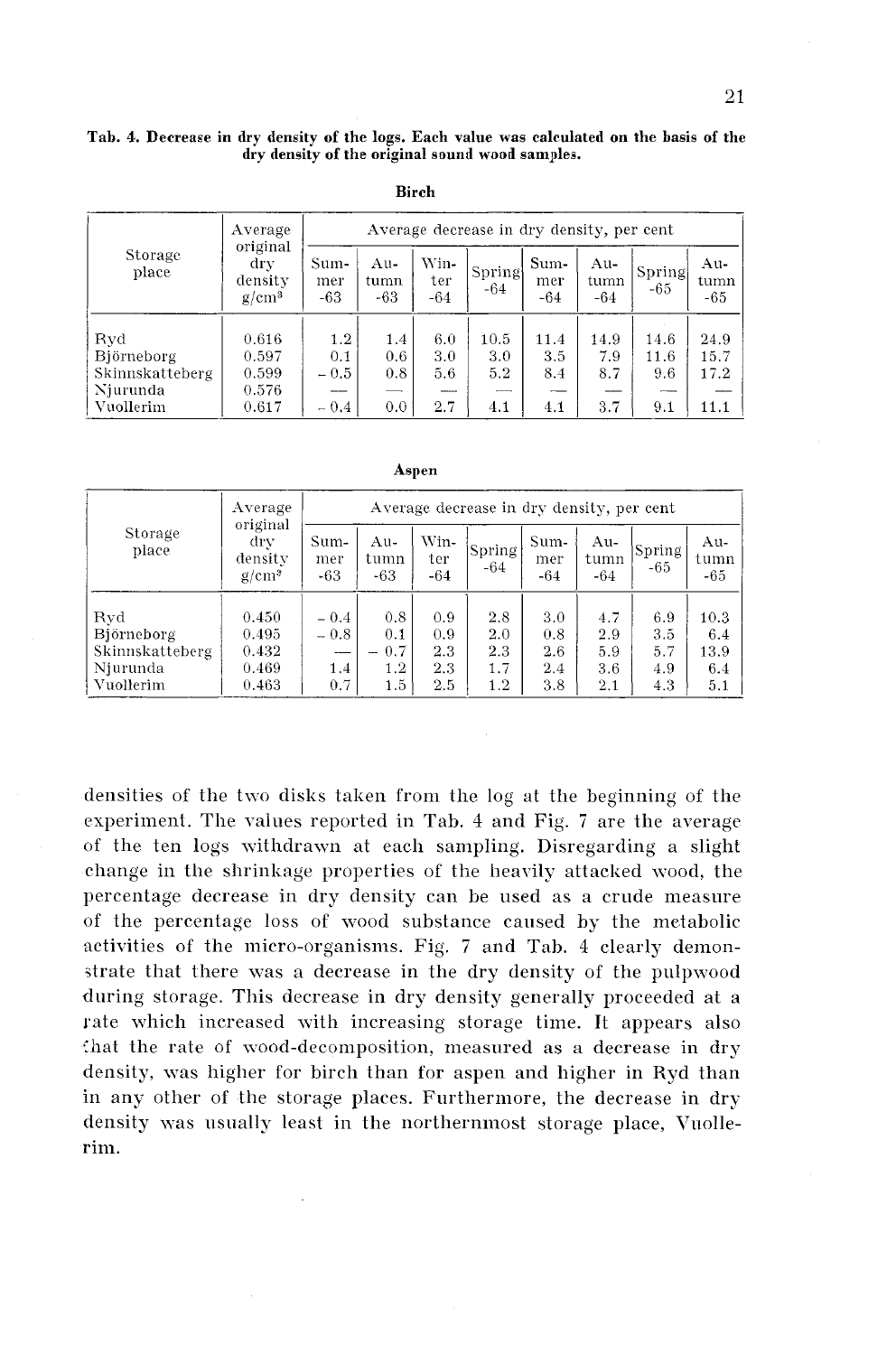

Fig. 7. Dry densities of the birch (  $\bullet$  ) and aspen (  $\bigcirc$  ) logs withdrawn on the various sampling occasions. The dry density of the corresponding sound wood samples was assumed to be 100 per cent.

22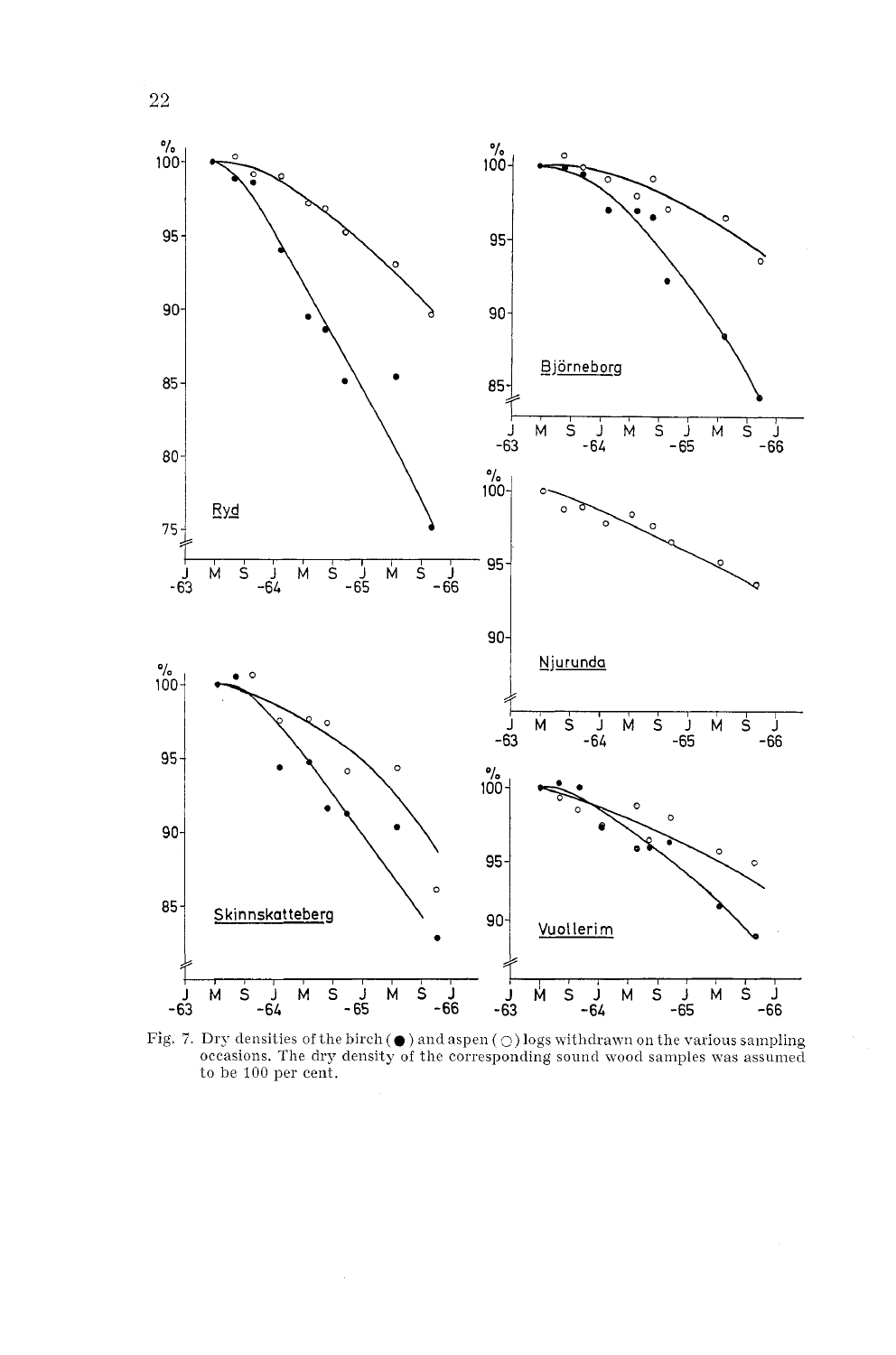

Fig. 8. Dry densities in different parts of the birch logs on three sampling occasions. The dry density of the sound wood was assumed to be 100 per cent.

Fig. 8 shows the average relative dry densities of the five disks taken from each birch log. It is evident that the wood decomposition mainly advanced from the end surfaces of the logs inwards, since the decrease in dry density was always most pronounced near the end surfaces, and least in the middle. This was less frequently the case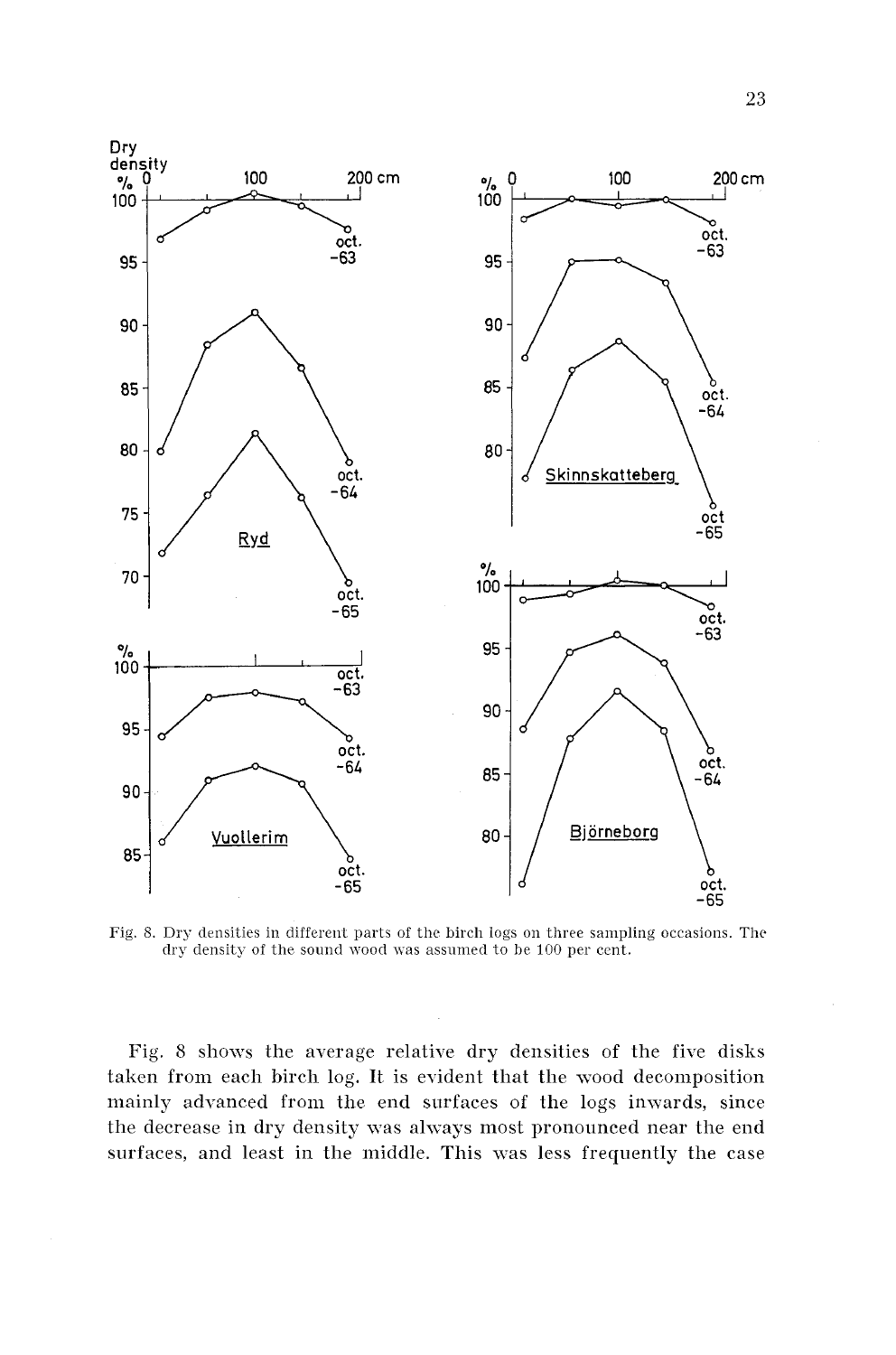

Fig. 9. Relative reduction in dry density of logs with  $(\bullet)$  and without  $(\circ)$  branch scars. Birch logs withdrawn on the three last sampling occasions in Ryd, Bjorneborg and Skinnskatteberg are shown. The relative decrease in dry density of a log was calculated in per cent of the arerage for the logs withdrawn on each sampling occasion.

 $\sqrt{24}$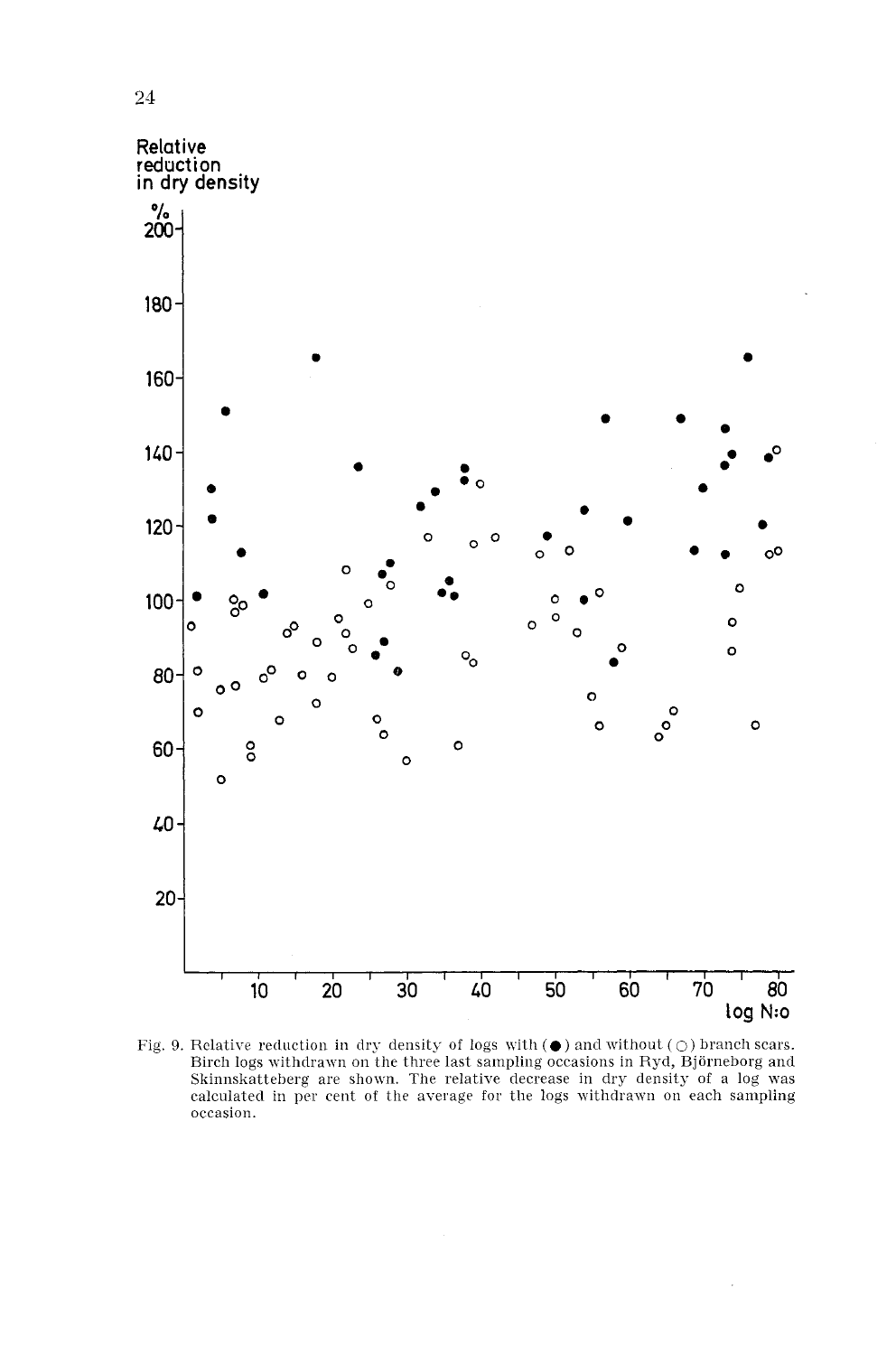|                                         | Cellulose content, per cent |               |                      |               |                      |                |                      |                |                      |                |
|-----------------------------------------|-----------------------------|---------------|----------------------|---------------|----------------------|----------------|----------------------|----------------|----------------------|----------------|
| Type of<br>wood and<br>Storage<br>place | Autumn<br>-63               |               | Spring<br>-64        |               | Autumn<br>-64        |                | Spring<br>-65        |                | Autumn<br>-65        |                |
|                                         | Sound  <br>wood             | wood          | Stored Sound<br>wood | wood          | Stored Sound<br>wood | wood           | Stored Sound<br>wood | wood           | Stored Sound<br>wood | Stored<br>wood |
| Birch                                   |                             |               |                      |               |                      |                |                      |                |                      |                |
| Ryd                                     | 40.4                        | 41.1<br>(1.6) | 41.4                 | 41.4<br>(9.8) | 40.3                 | 41,0<br>(13.4) | 41.9                 | 42.3<br>(11.8) | 40.9                 | 39.6<br>(27.8) |
| Björneborg                              | 41.2                        | 41.2          | 40.7                 | 41.1          | 40.9                 | 41.3           | 41.5                 | 41.8           | 41.1                 | 40.6           |
| Skinn-                                  | 41.9                        | (0.6)<br>41.9 | 39.8                 | (2.8)<br>40.1 | 40.5                 | (7.9)<br>40.8  | 41.3                 | (12.3)<br>41.8 | 41.0                 | (15.6)<br>40.3 |
| skatteberg                              |                             | (0.9)         |                      | (6.2)         |                      | (8.7)          |                      | (10.0)         |                      | (19.5)         |
| Njurunda                                | 39.2                        | 39.1          | 40.2                 | 40.1          | 41.6                 | 41.2           | 38.2                 | 38.2           | 39.9                 | 41.2           |
| Vuollerim                               | 43.2                        | 42.7          | 42.8                 | (3.0)<br>42.6 | 41.2                 | (3.8)<br>42.1  | 41.6                 | (2.5)<br>42.5  | 41.9                 | (10.9)<br>42.0 |
|                                         |                             | (0.1)         |                      | (2.8)         |                      | (2.1)          |                      | (7.3)          |                      | (11.7)         |
| Aspen                                   |                             |               |                      |               |                      |                |                      |                |                      |                |
| Ryd                                     | 44.7                        | 45.0          | 44.9                 | 45.3          | 45.1                 | 44.6           | 44.7                 | 44.2           | 44.9                 | 45.3           |
|                                         |                             | (0.3)         |                      | (3.2)         |                      | (6.6)          |                      | (5.3)          |                      | (10.7)         |
| Björneborg                              | 46.0                        | 46.3          | 45.7                 | 46.0          | 46.4                 | 46.5           | 46.4                 | 45.9           | 46.1                 | 47.1           |
| Skinn-                                  | 45.5                        | (0.6)<br>45.4 | 45.4                 | (1.6)<br>46.4 | 46.9                 | (3.1)<br>46.2  | 46.9                 | (2.3)<br>46.9  | 46.1                 | (8.4)<br>44.6  |
| skatteberg                              |                             | (1.0)         |                      | (1.3)         |                      | (5.1)          |                      | (5.4)          |                      | (14.5)         |
| Njurunda                                | 48.6                        | 48.2          | 47.9                 | 47.9          | 49.7                 | 48.1           | 47.6                 | 45.4           | 48.5                 | 45.5           |
|                                         |                             | (1.8)         |                      | (3.3)         |                      | (3.6)          |                      | (5.4)          |                      | (5.7)          |
| Vuollerim                               | 46.0                        | 46.0          | 45.9                 | 46.0          | 46.0                 | 46.5           | 45.8                 | 45.9           | 45.9                 | 45.6           |
|                                         |                             | $(-1.0)$      |                      | $(-0.8)$      |                      | (1,7)          |                      | (4.1)          |                      | (3.6)          |
|                                         | Lignin content, per cent    |               |                      |               |                      |                |                      |                |                      |                |
| Birch                                   |                             |               |                      |               |                      |                |                      |                |                      |                |
| Ryd                                     | 21.2                        | 21.2          | 19.4                 | 19.4          | 20.7                 | 20.9           | 20.1                 | 19.7           | 20.4                 | 20.0           |
| Björneborg                              | 20.0                        | 19.6          | 20.1                 | 19.8          | 19.5                 | 19.5           | 19.7                 | 19.0           | 19.8                 | 20.3           |
| Skinn-                                  | 19.6                        | 19.8          | 19.8                 | 20.2          | 21.0                 | 20.8           | 20.9                 | 19.5           | 20.2                 | 20.3           |
| skatteberg                              |                             |               |                      |               |                      |                |                      |                |                      |                |
| Njurunda                                | 19.8                        | 19.9          | 19.7                 | 19.9          | 20.0                 | 20.2           | 20.3                 | 20.7           | 19.9                 | 20.0           |
| Vuollerim                               | 18.6                        | 18.9          | 18.4                 | 19.2          | 18.5                 | 19.0           | 19.3                 | 19.2           | 18.8                 | 18.9           |
|                                         |                             |               |                      |               |                      |                |                      |                |                      |                |
| Aspen<br>Ryd                            | 20.6                        | 20.2          | 20.7                 | 20.4          | 20.7                 | 20.9           | 20.9                 | 21.2           | 20.8                 | 20.5           |
|                                         |                             |               |                      |               |                      |                |                      |                |                      |                |
| Björneborg                              | 19.0                        | 19.1          | 19.2                 | 19.1          | 19.6                 | 19.7           | 19.8                 | 20.0           | 19.4                 | 18.0           |
| Skinn-                                  | 20.1                        | 20.0          | 19.9                 | 20.0          | 20.1                 | 20.2           | 19.4                 | 19.4           | 19.8                 | 20.4           |
| skatteberg<br>Njurunda                  | 17.9                        | 18.2          | 18.2                 | 18.7          | 18.2                 | 18.5           | 18.1                 | 19.0           | 18.2                 | 19.6           |
|                                         |                             |               |                      |               |                      |                |                      |                |                      |                |
| Vuollerim                               | 20.5                        | 19.6          | 19.5                 | 19.8          | 19.4                 | 19.3           | 20.4                 | 20.1           | 19.8                 | 19.4           |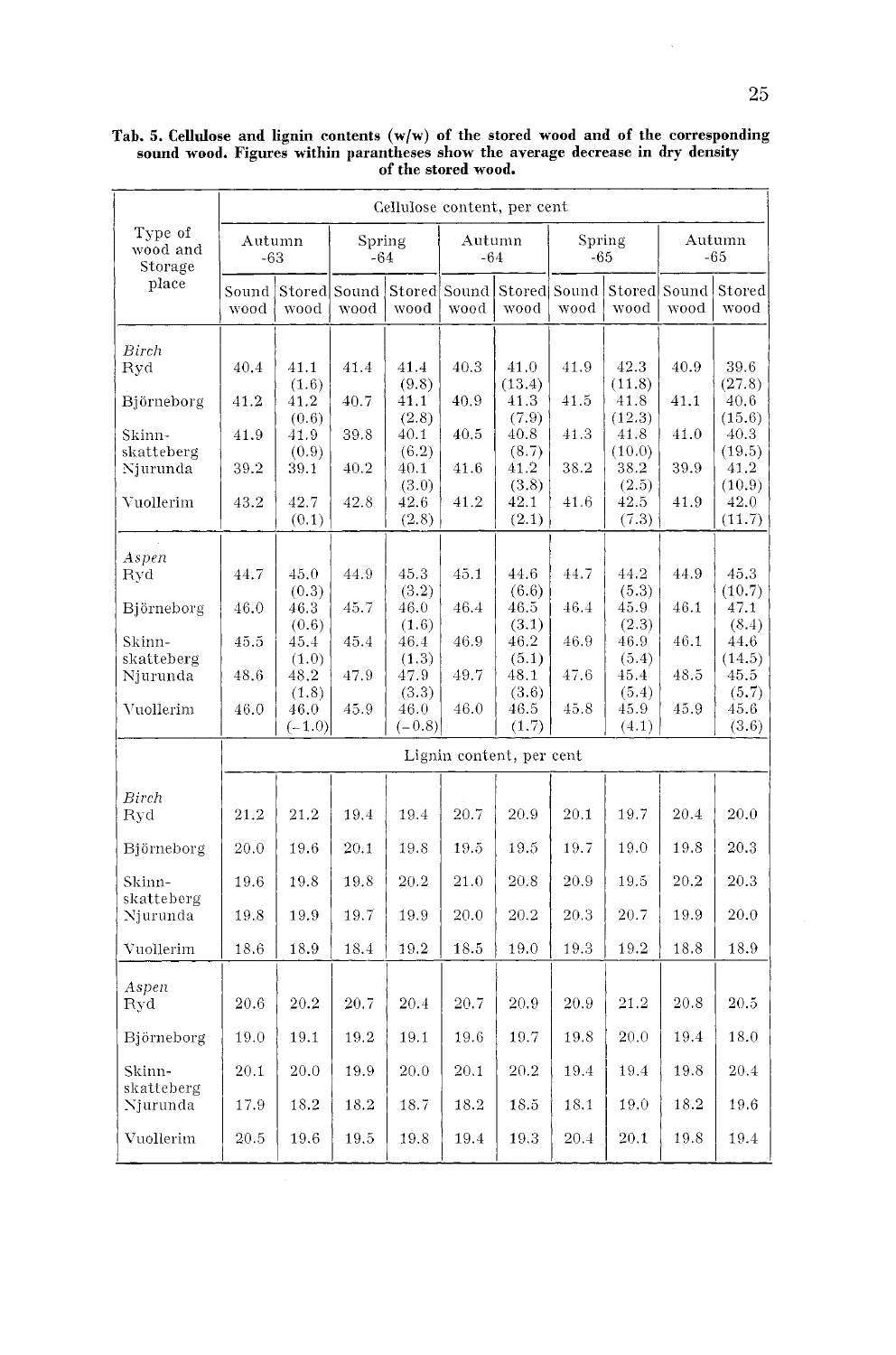

Fig. 10. Relative lignin and cellulose contents of the stored wood, based on the contents in original sound wood. All five storage places included. The lines corresponding to the theoretical decomposition rate of lignin and cellulose for a complete correlation with total wood decomposition are drawn.

26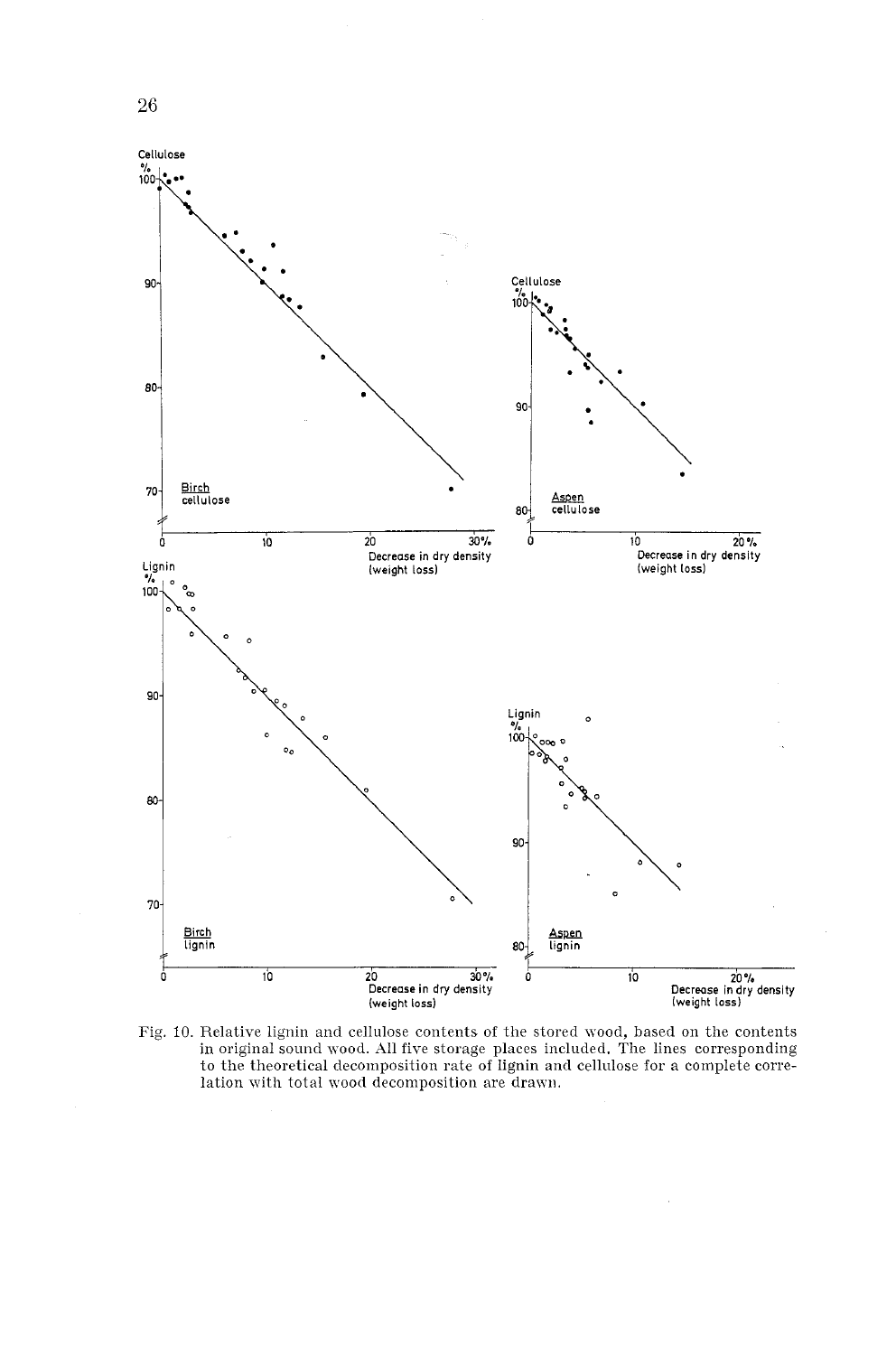with aspen wood, probably as a result of the large number of branch scars and the general shedding of bark during the second year of storage.

The importance of branch scars as gatewags for infection by wooddestroying micro-organisms is demonstrated in Fig. 9. Birch logs taken only from the piles in Kyd, Bjorneborg och Skinnskatteherg on the last three sampling occasions have been considered. The reduction in dry density was generally greater in logs with branch scars than in logs without branch scars.

#### **F. Cellulose and lignin content.**

The cellulose and lignin contents of the logs before (sound wood) and after storage are reported in Tah. 5. The values given in the table are the average of the five logs withdrawn on each sampling occasion. The results show that the cellulose and lignin content changed very little during the period of storage. In the first two years of storage, however, the cellulose content of the stored birch wood was often slightly higher than that of the corresponding original sound wood. This indicates that cellulose and lignin were decomposed about equally rapidly by the micro-organisms in the wood.

Assuming that the decrease in dry density corresponds to an equal loss of wood substance (weight loss), it is possible to calculate the loss of cellulose and lignin during storage. This was done for each sampling occasion at each storage place and the values were plotted against the decrease in dry density (weight loss) in Fig. 10. The line corresponding to the theoretical decomposition rate of lignin and cellulose for a complete correlation with total wood decomposition was drawn. The rate of decomposition of lignin and cellulose roughly follows this line, although the rate of early cellulose decomposition seems to be somewhat lower than the rate of total wood decomposition. Fig. 10 thus demonstrates that if the percentage decrease in dry density of stored unpeeled birch and aspen pulpwood is known, one has also a crude measure of the loss of cellulose and lignin from the wood, caused by micro-organisms, independent of storage conditions (viz. climate, and geographical location of the storage place).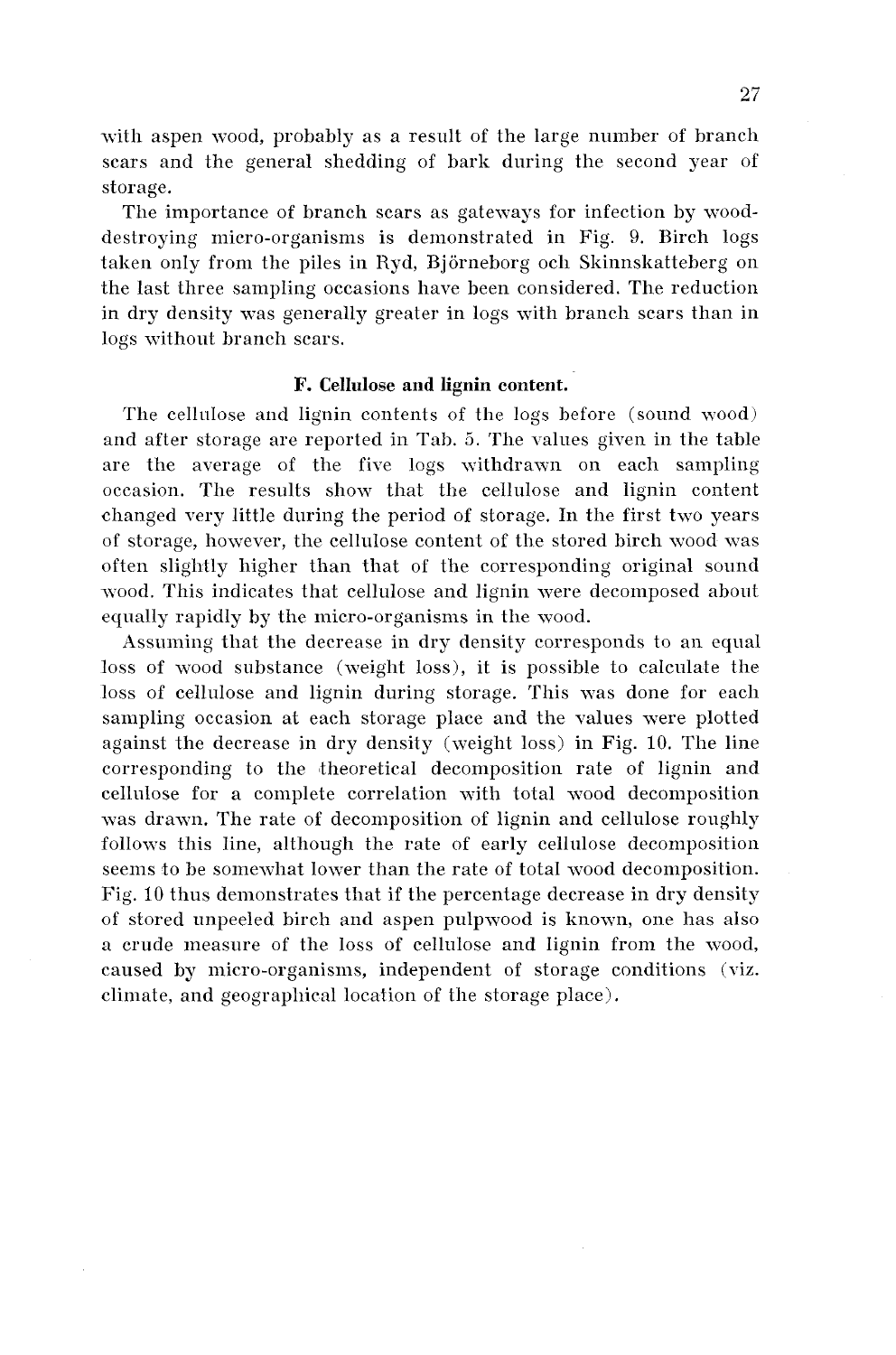# **Discussion**

The snbstantial differences in the rate of wood decomposition between the storage places, as measured in terms of decrease in dry density, reported in Tab. 4 and Fig. 7, are no doubt caused by climatic factors, the length of the growing season being most important. The rate of decomposition of birch wood during the period May 1963 to October 1964 in Ryd was, for instance, two to three times faster than in Björneborg and Skinnskatteberg and two to four times faster than in Vuollerim. These results should be considered in relation to the finding that in Ryd the growing season was about two months longer than that in Björneborg and Skinnskatteberg and nearly four months longer than that in Vuollerim (Fig. 3).

The results of the moisture content measurements on birch wood, reported in Tab. **3** and Fig. 6, indicate that the differences in rate of seasoning between the storage places were too small to exert more than a minor influence on the rate of wood decomposition (cf. HEN-NINGSSON 1967 b). In aspen wood, however, the differences in rate of seasoning were greater, and might have influenced the rate of decomposition, especially in Ryd, mhere the moisture content towards the end of the storage period approached the fibre saturation point.

Contributary causes to the slower decomposition of aspen wood compared with birch wood (Fig. **7** and Tab. 4) were that the aspen bark remained alive, for the most part, during the first summer of storage and that aspen heartwood is naturally decay-resistant (HENNINGSSOS 1967 b).

Taking into account that the decay mainly advanced from the log ends, the length of the log plays an important part as regards the rate of wood decomposition. The longer is the log, the less decay there will be. This was also realised by BJÖRKMAN 1953 and HEISKANEN 1959.

The effect of felling time on the amount of storage decay has been studied earlier (cf. BJÖRKMAN 1953 and HEISKANEN 1959) and found to be of very little importance, provided that the logs felled at different times are stored equally long; and that this storage exceeds one year. Further research would, however, be of value for determining the effect of felling time on the development of decay, since factors like the annual fluctuations in moisture and nutrient content of the trees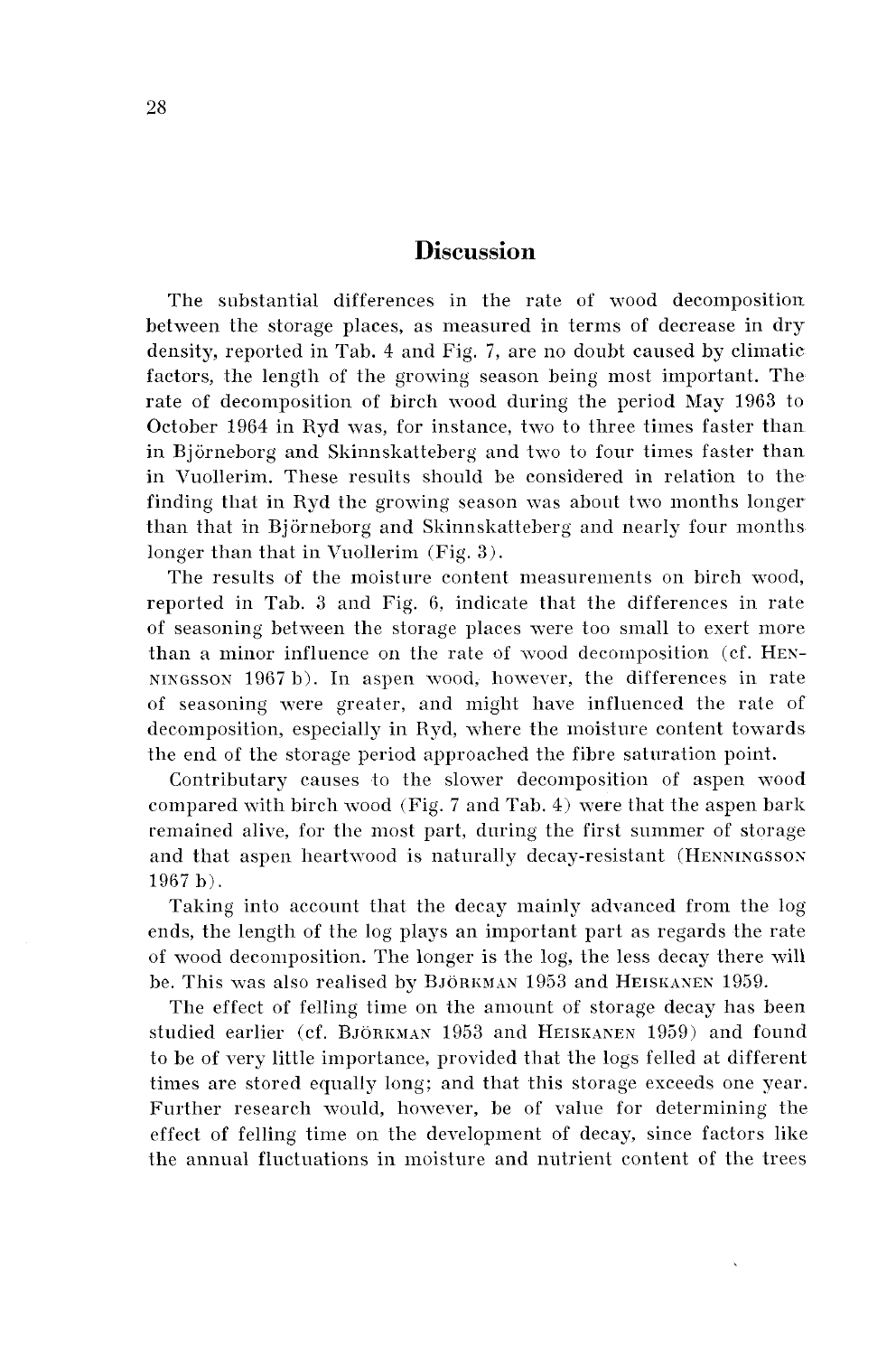(PETERSON & WINQVIST 1960) and in the amount of spores in the air (cf. MATHIESEN-KÄÄRIK 1955) might be expected have some influence.

The observations of the fungus flora in the logs showed clearly that the wood was invaded initially by fungi with low wood-destroying activity, and that severe wood destroyers did not invade until a certain period of storage had passed. This leads to very slow wood decomposition in the early stages of storage (Fig. *7).* 

Even if the biochemical activity in wood of some only of the decay fungi listed in Tab. 2 has been thoroughly investigated, most of them have been reported to possess polyphenol oxidising ferments (KÄÄRIK 1965), said to be a characteristic of the uhite rot fungi.

Thus almost all decay fungi found in the stored birch and aspen wood can be referred to as white rots. The species found in the present material vere much the same as those found earlier in stored birch and aspen by, amongst others,  $Bj\ddot{o}RWMAN$  (1953 and 1958),  $GjORDANO$ et al.  $(1963)$  and HENNINGSSON  $(1962)$ . It is well known that typical white-rot fungi attack cellulose and lignin in the wood simultaneously  $i$  (cf. COWLING 1961, SEIFERT 1966) without significantly changing their proportions.

Considering the known composition of the fungus flora and the type of chemical wood decomposition typical of the individual fungi, it is not surprising that the proportions of lignin and cellulose changed very little during storage (Tab. *5),* and that the loss of lignin and cellulose proceeded at the same rate as the total loss of wood substance (decrease in dry density). Thus, since the figures for decrease in dry density reported in Tab. 4 are valid on the \%hole for the loss of cellulose, too, it may be concluded that substantial amounts of the original cellulose might be lost during storage of unpeeled birch and aspen pulpwood, and that proper management and wood preservation must be of great economic importance.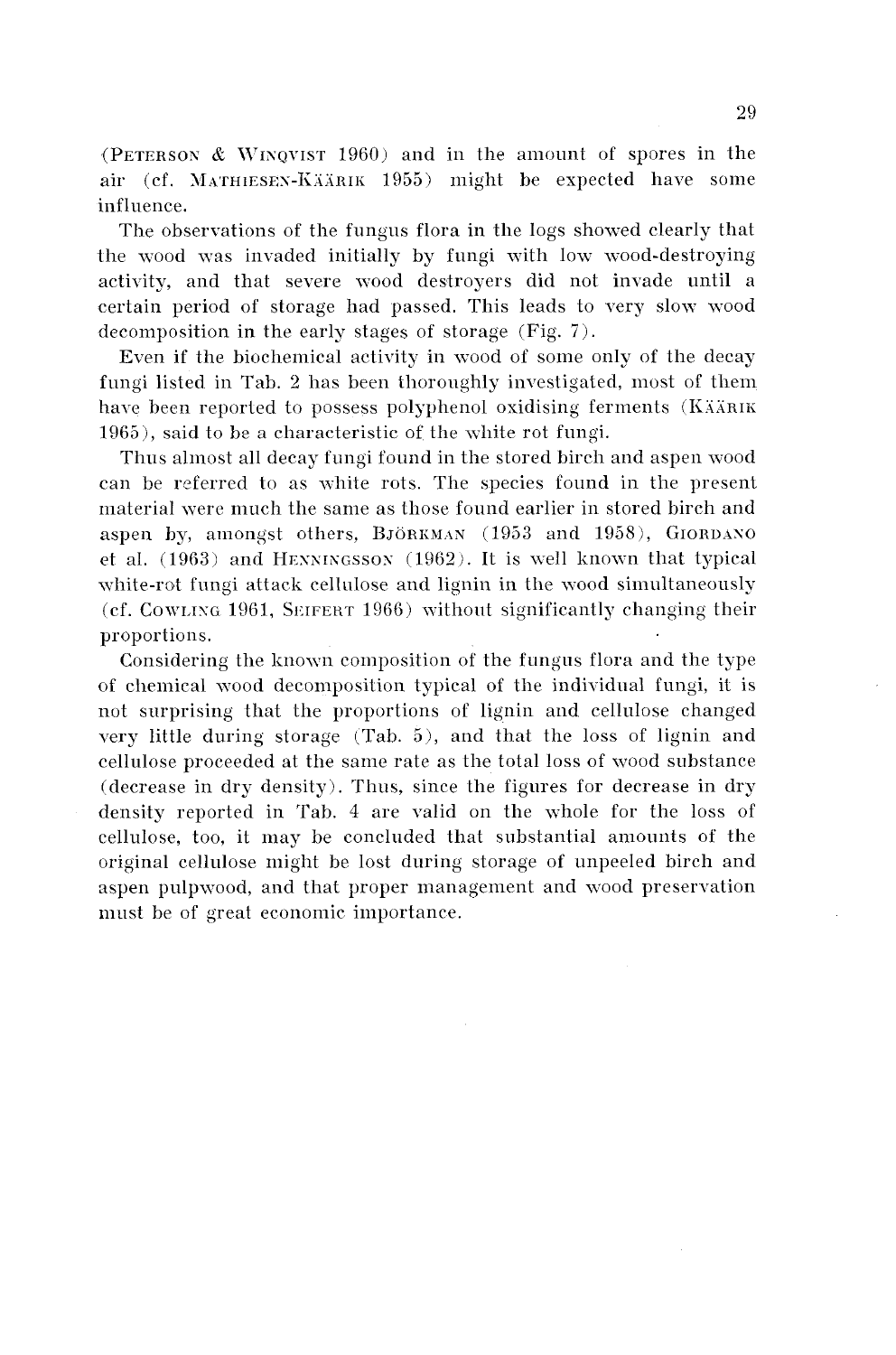# **Summary**

Unpeeled birch and aspen pulpwood logs two metres in length were stored in five places in Sweden in close stacks from May 1963 to Oct. 1965. The micro-flora invading the logs, changes in moisture content, decrease in dry density and the lignin and cellulose content of the wood were followed during storage. Owing to the presence of bark, seasoning of the birch wood was slow, whereas, as a result of barkshedding, the seasoning of aspen wood was faster. The wood decomposition, measured in terms of the decrease in dry density, was greatly influenced by the length of the annual microbial growing season, wood decomposition being two to four times faster in the southern than in the northern part of Sweden. Decay advanced mainly from the end surfaces of a log inwards, indicating that, from the storage point of view, long logs are to be preferred to shorter ones.

The decay fungi attacking both types of wood were almost exclusively of the white rot type, resulting in a decomposition of cellulose and lignin which proceeded at the same rate as the total wood decomposition, measured as a decrease in dry density. This indicates that by knowing the decrease in dry density of birch and aspen pulpwood, one has also a crude measure of the loss of cellulose caused by the microorganisms during storage.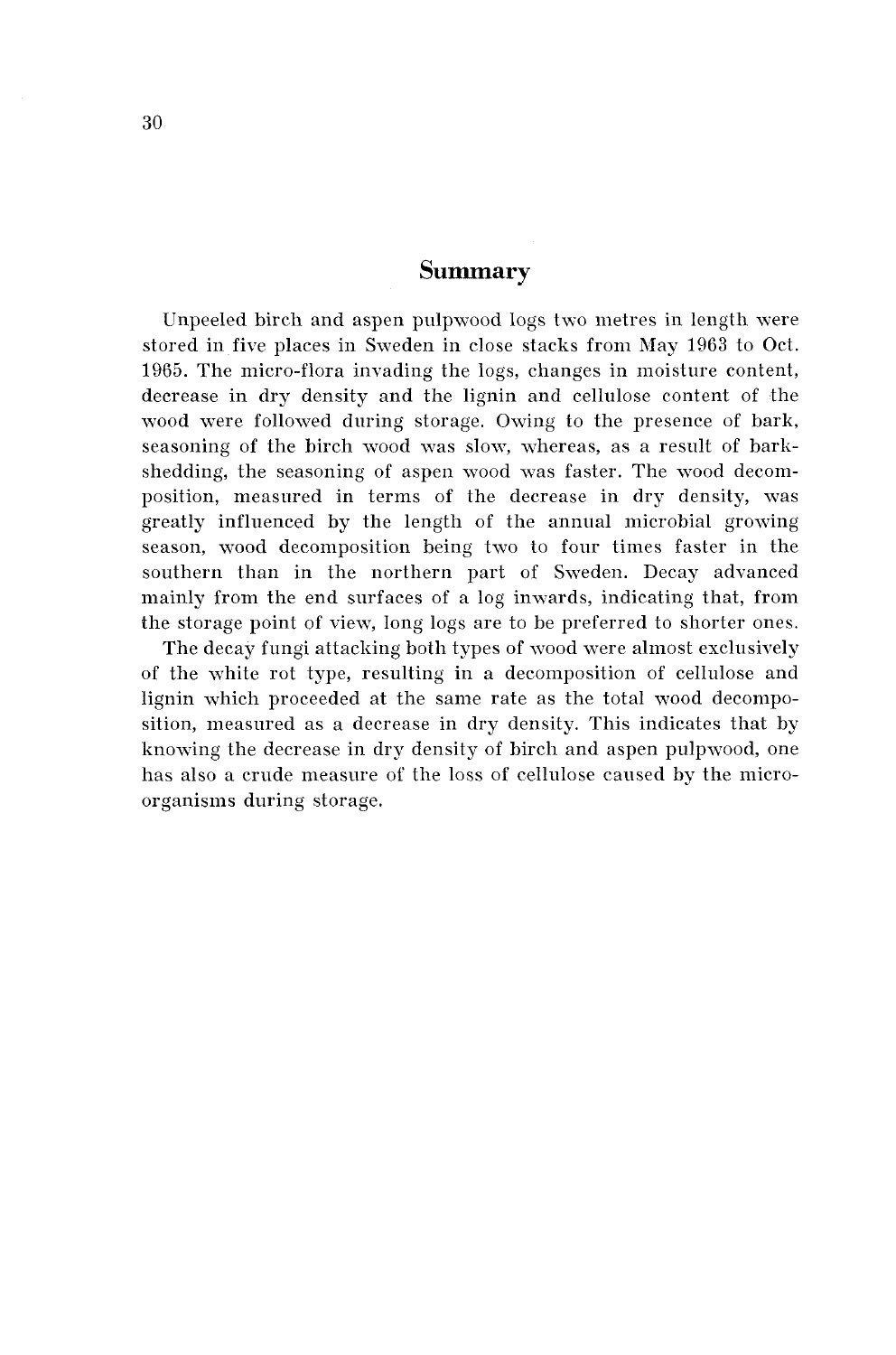#### REFERENCES

- Aммек, U.: Über den Zusammenhang zwischen Holzfeuchtigkeit und Holzzerstörung uer, U.: Über den Zusammenhang zwischen Holzfeu<br>durch Pilze. — Holz als Roh- u. Werkstoff, 22, 1964.<br>invatta: E. Om lagringsräta i massavedgårder och de
- BJÖRKMAN, E: Om lagringsröta i massavedgårdar och dess förebyggande. (On storage durch Pilze. — Holz als Roh- u. Werkstoff, 22, 1964.<br>5RKMAN, E: Om lagringsröta i massavedgårdar och dess förebyggande. (On storage decay in pulpwood yard and its prevention). — Medd. Statens Skogsforskn.inst., 35: 1, 1946. decay in pulpwood yard and its prevention). — Medd. Statens Skogsforskn. inst.,<br>  $35:1$ , 1946.<br>
— The occurrence and significance of storage decay in birch and aspen wood with special<br>
reference to experimental preventive
- 35: 1, 1946.<br>The occurrence and significance of storage decay in birch and aspen wood with special<br>reference to experimental preventive measures. --- Bull. R. School For., 12-–19, 1953.<br>Legislation Correlation of the stora
- The occurrence and significance of storage decay in birch and aspen wood with special<br>reference to experimental preventive measures. Bull. R. School For., 12—19, 1953.<br>— Lagringsröta och blånad i skogslagrad barr- och For., 29, 1958.
- CowLING, E. B.: Comparative biochemistry of the decay of Sweetgum sapwood by white-For., 29, 1958.<br>WLING, E. B.: Comparative biochemistry of the decay of Sweetgum sapw<br>rot and brown-rot fungi. — U.S. Dep. Agric. Tech. Bull., 1258, 1961.<br>Total Gricollogies — U.S. Ond ORLYN, F.: Prime contribute ellecti
- GIORDANO, G., GAMBETTA, A. and ORLANDI, E.: Primo contributo allo studio della con-<br>servazione del ligno pioppo (First contribution to the study of the preservation of<br>poplar wood). -- Contributi scientifico-pratici per un servazione del ligno pioppo (First contribution to the study of the preservation of poplar wood). — Contributi scientifico-pratici per una migliore conoscenza ed utilizzazione del legno, VI, Roma 1963.
- HAYASHI, K.: Hydrature studies of fungi. II. Forest fungi Jap. J. Bot., 14, 1953.
- HEISKANES, V.: Halkaistun, aisatun ja kuorellisen koivopinotarvan kuivuminen ja säilyminen metsävarastossa. (Drying and storage decays of forest-stored split, strip-<br>barked, and unbarked birch cordwood). -- Comm. Inst. For säilyminen metsävarastossa. (Drying and storage decays of forest-stored split, strip-<br>barked, and unbarked birch cordwood). — Comm. Inst. For. Fenn., 50: 7, 1959. säilyminen metsävarastossa. (Drying and storage decays of forest-stored split, strip-<br>barked, and unbarked birch cordwood). --- Comm. Inst. For. Fenn., 50: 7, 1959.<br>HENNINGSSON, B.: Studies in fungal decomposition of pine
- Medd. Statens Skogsforskn. inst., 52: 3, 1962.<br>Fungus flora of sawtimber felled in summer. R. Coll. For., Dep. For. Prod., Res. HENNINGSSON, B.: Studies in fungal decomposition of pine, spruce and birch pulpwood. ---<br>Medd. Statens Skogsforskn. inst., 52: 3, 1962.<br>---- Fungus flora of sawtimber felled in summer. --- R. Coll. For., Dep. For. Prod.,
- Notes R 50, Stockholm 1965. - Physiology of fungi attacking birch and aspen pulpxood. - Studia Forestalia Suecica,
- 52, 1967 b.<br>— Interactions between micro-organisms found in birch and aspen pulpwood. Studia -- Physiology of fungi attacking birch and aspen pulpwood. --- Studia Forestalia Suecica,<br>52, 1967 b.<br>--- Interactions between micro-organisms found in birch and aspen pulpwood. --- Studia
- Forestalia Suecica, 53, 1967 c.
- HOPP, H.: Sporophore formation by *Fomes applanafrx* in culture. Phytopathology, 28, 1938.
- HUMPHREY, C. J. and SIGGERS, P. V.: Temperature relations of wood-destroying fungi. -J. Agric. Res., 47, 1933.
- Käärik, A.: The identification of the mycelia of wood-decay fungi by their oxidation J. Agric. Res., 47, 1933.<br>
ERIK, A.: The identification of the mycelia of wood-decay fungi by their<br>
reactions with phenolic compounds. -- Studia Forcstalia Suecica, 31, 1965.<br>
The music compounds. The such property decay
- MATHIESEN-KÄÄRIK, A.: Einige Untersuchungen über den Sporengehalt der Luft in reactions with phenolic compounds. -- Studia Forestalia Suecica, 31, 1965.<br>FHIESEN-KÄÄRIK, A.: Einige Untersuchungen über den Sporengehalt der<br>einigen Bretterhöfen und in Stockholm. -- Svensk Bot. Tidskr., 49: 3, 1955.
- MATHIESEN-KÄÄRIK, A.: Einige Untersuchungen über den Sporengehalt der Luft in einigen Bretterhöfen und in Stockholm. Svensk Bot. Tidskr., 49: 3, 1955.<br>— Keimung und Lebensdauer der Sporen einiger Bläuepilze bei verschied
- MORTON, H. L. and FRENCH, D. W.: Factors affecting germination of spores of woodrotting function and FRENCH, Est. Svecia, III, Stocknow, H. L. and FRENCH, D. W.: Factors affecting<br>rotting fungi on wood. -- For. Prod. J., 16: 3, 1966.<br>PECIMANN H. CRAFSSLE F. Prod. WURZ, A.: Unt.
- VON PECHMANN, H., GRAESSLE, E. und WURZ, A.: Untersuchungen über Bläuepilze an rotting fungi on wood. — For. Prod. J., 16: 3, 1966.<br>N PECHMANN, H., GRAESSLE, E. und WURZ, A.: Unt<br>Kiefernholz. — Forstwiss. Cbl., 83, 1964.
- PETERSON, O. and WINQVIST, T.: Seasonal changes in weight and moisture content of Kiefernholz. --- Forstwiss. Cbl., 83, 1964.<br>
ERSON, O. and WINQVIST, T.: Seasonal changes in weight and moisture con-<br>
birch. --- R. School For., Dep. For. Prod., Res. Notes R 28, Stockholm 1960.<br>
-------------------------PETERSON, O. and WINQVIST, T.: Seasonal changes in weight and moisture content of<br>birch. — R. School For., Dep. For. Prod., Res. Notes R 28, Stockholm 1960.<br>RENNERFELT, E.: Några undersökningar över luftens halt av svamps
- Tidskr., 41: 2, 1947.
- ROLL-HANSEX, F.: Personal communication, 1965.
- SEIFERT. K.: Über ein neues Verfahren zur Schnellbestimmung der Rein-Cellulose. -Das Papier, 10: 13-14, 1956. SEIFERT, K.: Über ein neues Verfahren zur Schnellbestimmung der Rein-Cellulose. — Das Papier, 10: 13—14, 1956.<br>— Chemischer Abbau der Buchenholz-Zellwand durch den Weissfäulepilz *Polystictus* — Chemischer Libbau der Buche
- Das Papier, 10: 13—14, 1956.<br>Chemischer Abbau der Buchenholz-Zellwand durch den We*versicolor* (Linn.) Fr. Holz als Roh- u. Werkstoff, 24, 1966.<br>Transformation of the U.S. Roh- u. Type-tecture (Diversion of N
- SVERIGES METEOROLOGISKA OCH HYDROLOGISKA INSTITUT (SMHI): Årsbok. Månadsöversikt över väder och vattentillgång, Stockholm 1963, 1964 och 1965.
- SWEDISH ASSOCIATION OF PULP AND PAPER ENGINEERS: CCA 5. Determination of lignin<br>in wood and unbleached pulp. -- Stockholm 1940.<br>VAKIN, A. T.: Chranenie kruglowo lesa (On storage of round timber). --- Moskva, 1964. in wood and unbleached pulp. — Stockholm 1940.<br>VAKIN, A. T.: Chranenie kruglowo lesa (On storage of round timber). — Moskva, 1964.
-